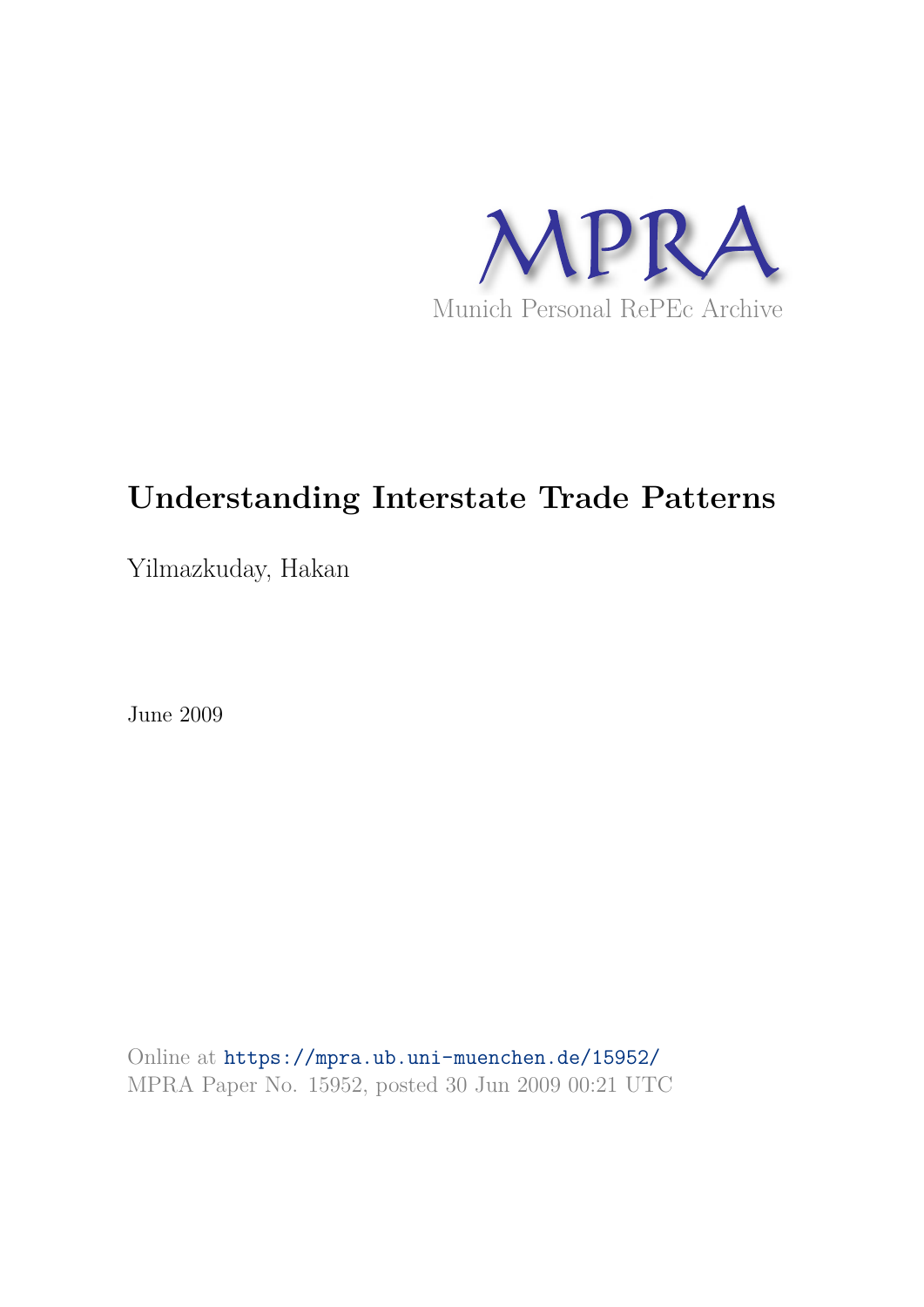# Understanding Interstate Trade Patterns

Hakan Yilmazkuday<sup>†</sup>

# June 2009

#### Abstract

This paper models interstate trade patterns of U.S. states using a partial equilibrium trade model. The theoretical model deviates from the existing gravity literature by employing trade estimations in ratio form, with the ratio of imports from different sources, rather than the level of bilateral trade between two locations. Using this specification, together with considering the production side through technology levels, the elasticity of substitution across goods, the elasticity of substitution across varieties of each good, and the good specific elasticity of distance measures are all identified in the empirical analysis, which is not the case in gravity type studies. The ratio transformation also effectively eliminates any proportional distribution margin, international trade, or overstatement of distance measures from the theoretical trade equation. Compared to empirical international trade literature, the elasticity of substitution is estimated to be lower, while the elasticity of distance is estimated to be higher intranationally.

#### JEL Classification: R12, R13, R32

Key Words: Trade Ratios; Transportation; The United States

# 1. Introduction

What is the main motivation behind intranational trade? Compared to *relatively* complex models in the literature, this paper contributes by introducing a simple partial equilibrium model to analyze the motivations behind bilateral trade patterns of regions at the *disaggregate* level. It is attempted to find why regions do import more goods from some regions while importing fewer from others. It is also investigated why a region imports more of a good while importing less of another one. A monopolistic competition model consisting of a finite number of regions is employed. There are two types of goods, traded and nontraded. Each region produces and consumes a unique nontraded good. Each region may also consume all varieties of all traded goods, while it can produce only one variety of each traded good. While the traded goods are produced by a perfectly mobile unique factor, the only nontraded good in each region is produced by the same mobile factor together with traded intermediate inputs. According to this setup, as is standard in the literature, it is shown that the trade of a variety of a particular traded good across any two regions depend on the relative price of the variety and the total demand (Önal consumption demand plus intermediate input demand) of the good in the destination (importer) region. The nuance of this paper comes into the picture when the ratio between imports of varieties from different sources (exporters) is considered. It is found that a region imports more goods (measured in values) from the lower price regions and fewer goods from the more distant regions.

Considering the ratio between imports of varieties from different sources (rather than the level of bilateral trade between two locations) has several empirical and analytical benefits compared to gravity models in the following senses:

(i) There is no identification problem in terms of estimating the elasticity of substitution and the elasticity of distance at the same time. However, even Anderson and van Wincoopís (2003) most popular gravity model suffers from this problem (also see Wei 1996; Hummels 1999, 2001). By distinguishing between aggregate level and disaggregate level trade data, together with considering the production side of the model, the elasticity of substitution across goods can also be estimated. The main idea is to exploit (implicit) variation in prices (which

I thank Eric Bond, Mario Crucini, Kevin Huang, David Hummels, Meredith Crowley, Brown Bag Seminar participants at Vanderbilt University, Midwest International Economics Meeting participants in University of Illinois at Urbana-Champaign, SRSA Annual Meeting participants in Arlington, VA-Washington, DC for their helpful comments and suggestions. All errors are my own responsibility.

<sup>&</sup>lt;sup>†</sup>Department of Economics, Temple University, Philadelphia, PA 19122, USA; Tel: +1-215-204-8880; Fax: +1-215-204-8173; e-mail: hakan.yilmazkuday@temple.edu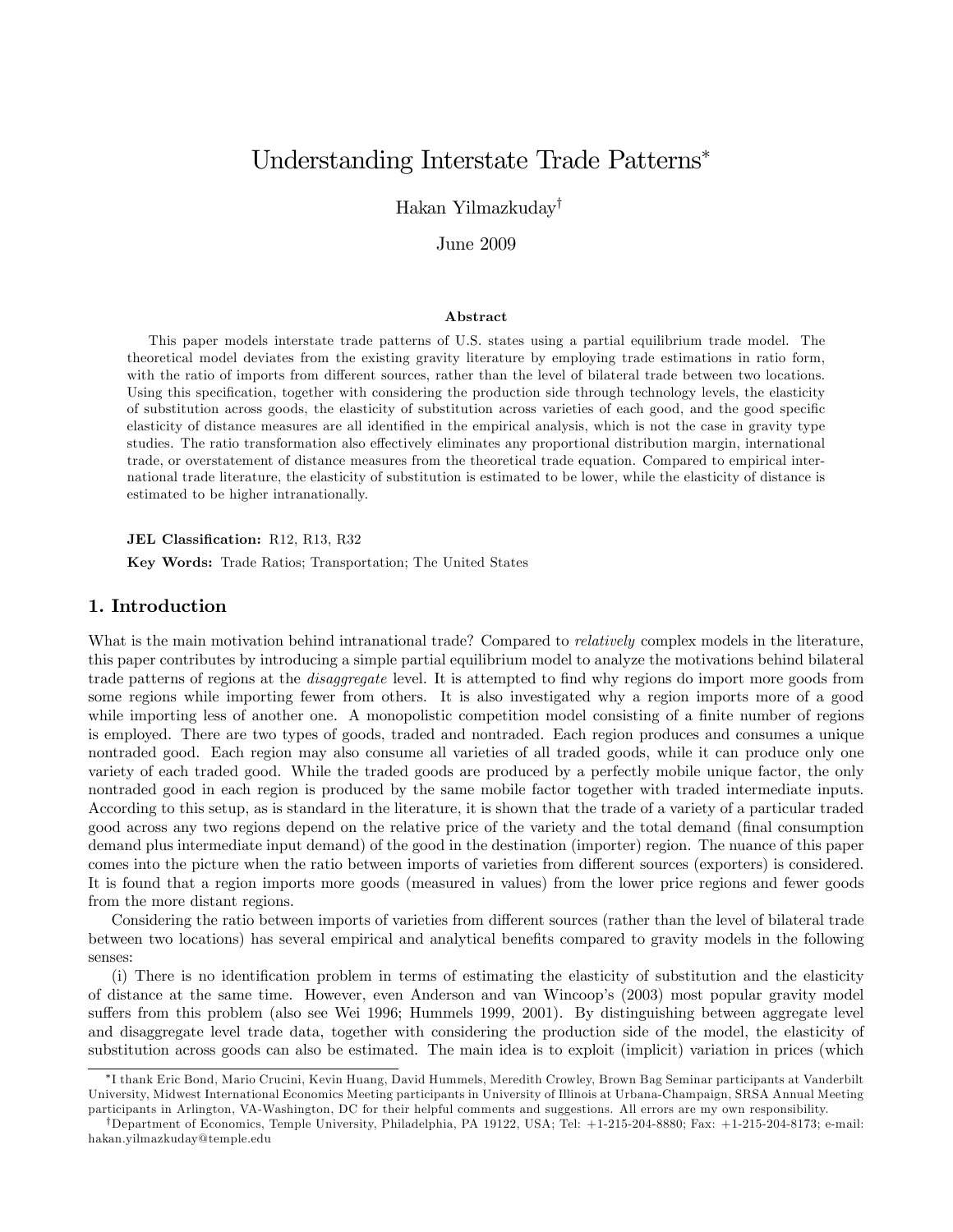can be proxied by variation in inferred technology parameters that are imputed from data on production and cost of living data) across origins to pin down the elasticity of substitution across varieties. Having pinned down the elasticity of substitution across varieties, independently of distance, one can identify the elasticity of distance directly off the estimated distance coefficient.

(ii) The methodology controls for a possible issue of overstating the distance measures (due to using calculated distances, such as great circle distances) mentioned by Hillberry and Hummels (2001), given the overstatement is proportional to the actual distance measures.

(iii) By construction, the model is capable of controlling for the proportional effects of local (i.e., wholesale and retail) distribution costs, insurance costs, local taxes, markup differences in production, international trade (under reasonable assumptions), and intermediate input trade, each of which are possible topics for separate debates in the literature (see Anderson and van Wincoop 2004).

(iv) There is an exogenous solution for the estimated trade expression, and thus, there is no need for any income data for estimation, *given* the technological levels. This convenient feature of the model also makes the estimation free of a possible endogeneity problem.

The model is estimated using bilateral trade data belonging to the states of the U.S. The estimated parameters correspond to: a) elasticity of substitution across varieties of a good, each produced in a different region; b) elasticity of substitution across goods, each consisting of different varieties; c) elasticity of distance, which governs good specific trade costs; and d) heterogeneity of individual tastes, governing geographic barriers and the so-called home-bias. Several strategies are pursued to estimate these parameters and the results are supported with different sensitivity analyses. Overall, the model is capable of explaining the interstate trade data up to 84% at the disaggregate level, and up to 77% at the aggregate level.

The estimated parameters give insights about a number of issues related to interstate trade patterns within the U.S.: a) compared to empirical international studies, elasticity of substitution is lower intranationally; b) compared to empirical international studies, elasticity of distance is higher intranationally; c) there is evidence of home-bias even at the intranational level; d) trade costs are mostly good specific even at the intranational level; e) source-specific fixed effects are important for bilateral trade patterns, effects usually ignored in the literature; f) production technologies are both good and region specific rather than country specific; g) elasticity of substitution across varieties is good specific.

#### Related Literature

This subsection describes how this paper relates to its closest antecedents, especially gravity type studies. The gravity models are popular mostly due to their empirical success.<sup>1</sup> When the theoretical background of gravity type studies is considered, Anderson (1979) is the first one to model gravity equations. The main motivation behind Anderson's (1979) gravity model is the assumption that each region is specialized in the production of only one good.<sup>2</sup> Despite its empirical success, as Anderson and van Wincoop (2003) point out, the specialization assumption suppresses finer classifications of goods, and thus makes the model useless in explaining the trade data at the disaggregate level. Another deficiency of Anderson's (1979) gravity model is the lack of a production side. Bergstrand (1985) bridges this gap by introducing a one-factor, one-industry, N-country general equilibrium model in which the production side is considered. In his following study, Bergstrand (1989) extends his earlier gravity model to a two-factor, two-industry, N-country gravity model.<sup>3</sup>

The main deficiency of the gravity models is that they cannot control for good specific transportation costs, good specific local (i.e., wholesale and retail) distribution costs, good specific insurance costs, good specific local taxes, region specific markup differences in production, good specific intermediate input trade or international trade. Moreover, one cannot estimate the elasticity of substitution and the elasticity of distance at the same time using gravity equations. However, this paper controls for all of these situations.

None of the papers mentioned above empirically deal with the trade patterns within a country. Recently, Wolf (2000), Hillberry and Hummels (2001), and Millimet and Thomas (2007) bridged this gap by analyzing the interstate trade patterns within the U.S. However, these studies have a deficiency, because they use the aggregate level (i.e., total bilateral) trade data, while this paper uses disaggregate level bilateral data that give more insight related to good specific analyses. Another deficiency of these studies is that they use gravity type models which suffer from the same issues mentioned above. Also, these studies cannot distinguish between the elasticity of substitution

 $1$ Deardorff (1984) reviews the earlier gravity literature. For recent applications, see Wei (1996), Jensen (2000), Rauch (1999). Helpman (1987), Hummels and Levinsohn (1995), and Evenett and Keller (2002).

<sup>&</sup>lt;sup>2</sup>In the Appendix of his paper, Anderson (1979) extends his basic model to a model in which multiple goods are produced in each region.

<sup>3</sup>Also see Suga (2007) for a monopolistic-competition model of international trade with external economies of scale, Lopez et al. (2006) for an analysis on home-bias on U.S. imports of processed food products, and Gallaway et al. (2003) for an empirical study to estimate short-run and long-run industry-level U.S. Armington elasticities.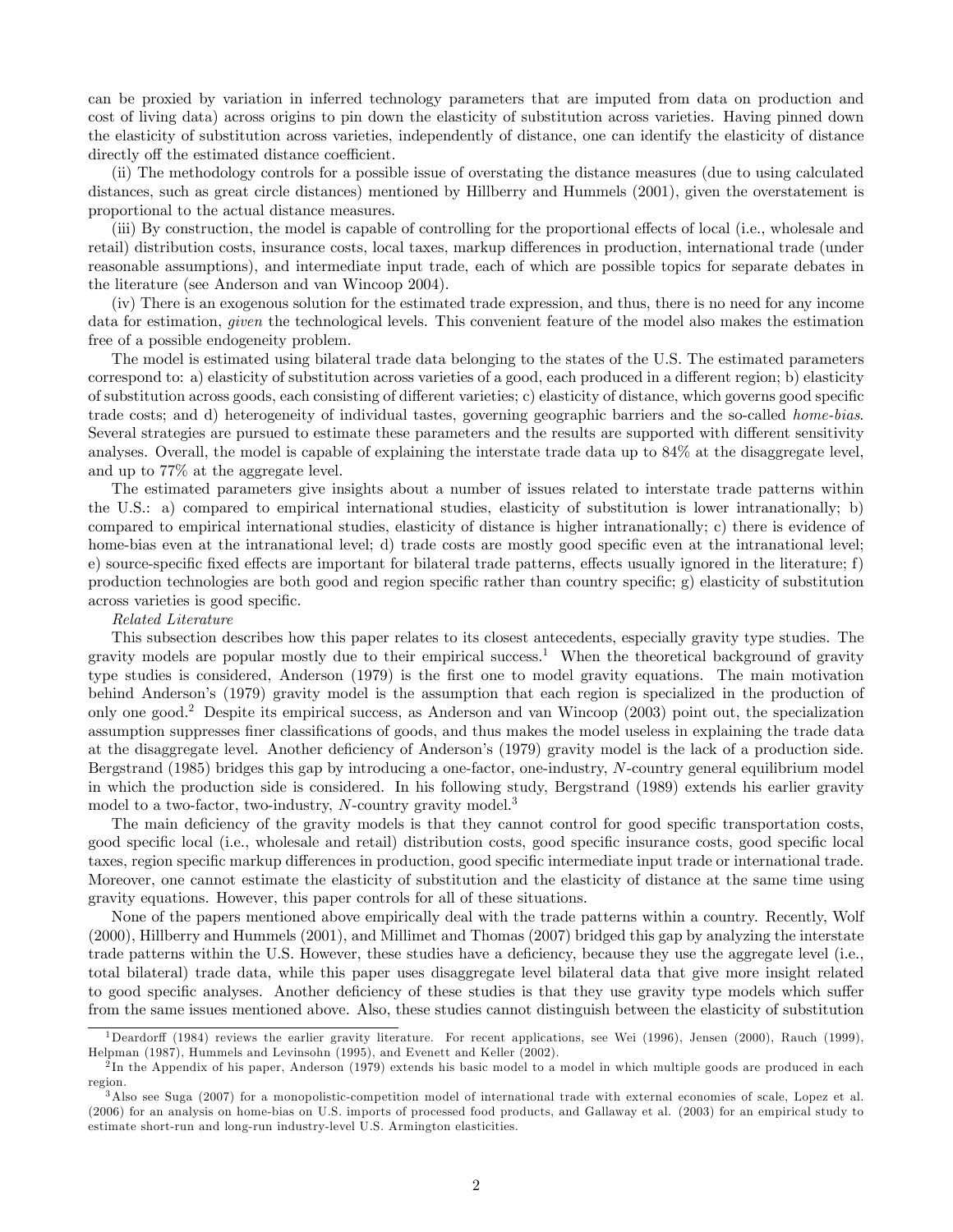across varieties of a good, elasticity of substitution across goods, and the elasticity of distance at the same. By taking the ratio between imports of varieties from different origins (exporters), by taking the ratio between imports of different goods, and by including intermediate input trade into the model, this paper takes care of all of these issues by construction.

Nevertheless, this paper is not the Örst one that considers trade ratios. For instance, studies such as Head and Ries (2001), Head and Mayer (2002), Eaton and Kortum (2002), and Romalis (2007), among others, have also considered trade ratios in their gravity type models. Most of these studies have attempted to eliminate price measures from the gravity equation since they see them as nuisances. In order to get rid of those price measures, one cannot simply take the ratio among imports of varieties from different origins; they also have to consider the ratio among imports of varieties within regions. This process results in having an index of freeness of trade that determine the impacts of borders (mostly related to international trade literature) rather than explaining the intranational trade patterns. Although this approach seems fine up to a point, it has the deficiency of not considering the production side at all and not having a structure to analyze the disaggregate level trade. The closest study to this paper is by Romalis (2007). However, by eliminating the source specific marginal costs (i.e., the production side), Romalis (2007) cannot identify the elasticity of substitution and the elasticity of distance at the same time; instead, he can only estimate the elasticity of substitution. By considering the production side, this paper can estimate the elasticity of substitution and the elasticity of distance at the same time. Moreover, all of these studies also don't take into account zero trade observations that have a high share in overall observations.<sup>4</sup> This paper contributes to the literature by controlling for all of these issues, therefore by having accurate empirical results.

#### Plan of the Paper

The rest of the paper is organized as follows. Section 2 introduces a regional trade model. Section 3 introduces data. Section 4 provides insights and depicts the estimation methodology. Section 5 depicts empirical results, while Section 6 concludes.

# 2. The Model

An economy consisting of a finite number of regions is modeled. In each region, there are two types of goods, traded and nontraded. While a unique nontraded good is produced and consumed within all regions (thus, the nontraded goods market is in equilibrium in each region separately), each region may consume all varieties of all traded goods and can produce only one variety of each traded good. Since the partial equilibrium bilateral trade implications of the model is sufficient for an empirical analysis, in many instances, the irrelevant details of the model are skipped to keep the model more trackable.

Each traded good is denoted by  $j = 1, ..., J$ . Each variety is denoted by i that is also the notation for the region producing that variety. The analysis is made for a typical region, r. In the model, generally speaking,  $H_{a,b}(j)$ stands for the variable  $H$ , where  $a$  is related to the region of consumption,  $b$  is related to the variety (and thus, the region of production), and  $j$  is related to the good.

#### 2.1. Individuals

The representative agent in region r maximizes utility  $U(C_r^T, C_r^{NT})$  where  $C_r^T$  is a composite index of traded goods and  $C_r^{NT}$  is a unique nontraded good. The composite index of traded goods,  $C_r^T$ , is given by:

$$
C_r^T \equiv \left(\sum_j \left(\gamma_j\right)^{\frac{1}{\varepsilon}} \left(C_r^T\left(j\right)\right)^{\frac{\varepsilon-1}{\varepsilon}}\right)^{\frac{\varepsilon}{\varepsilon-1}}
$$

where  $C_r^T(j)$  is given by:

$$
C_r^T(j) \equiv \left(\sum_i (\beta_r \theta_i)^{\frac{1}{\eta(j)}} \left(C_{r,i}^T(j)\right)^{\frac{\eta(j)-1}{\eta(j)-1}}\right)^{\frac{\eta(j)}{\eta(j)-1}}
$$

where  $C_{r,i}^T(j)$  is the variety i of traded good j imported from region  $i; \varepsilon > 0$  is the elasticity of substitution across goods;  $\eta(j) > 1$  is the elasticity of substitution across varieties of good j;  $\gamma_j$  is a good specific taste parameter;  $\beta_r$  is a destination (i.e., importer) specific taste parameter; and finally,  $\theta_i$  is a source (i.e., exporter) specific taste parameter. For different varieties, while having only one bilateral taste parameter, which is both destination and

 $^{4}$ Helpman et al. (2008) show that almost 50% of the observations are zero trade observations in international trade.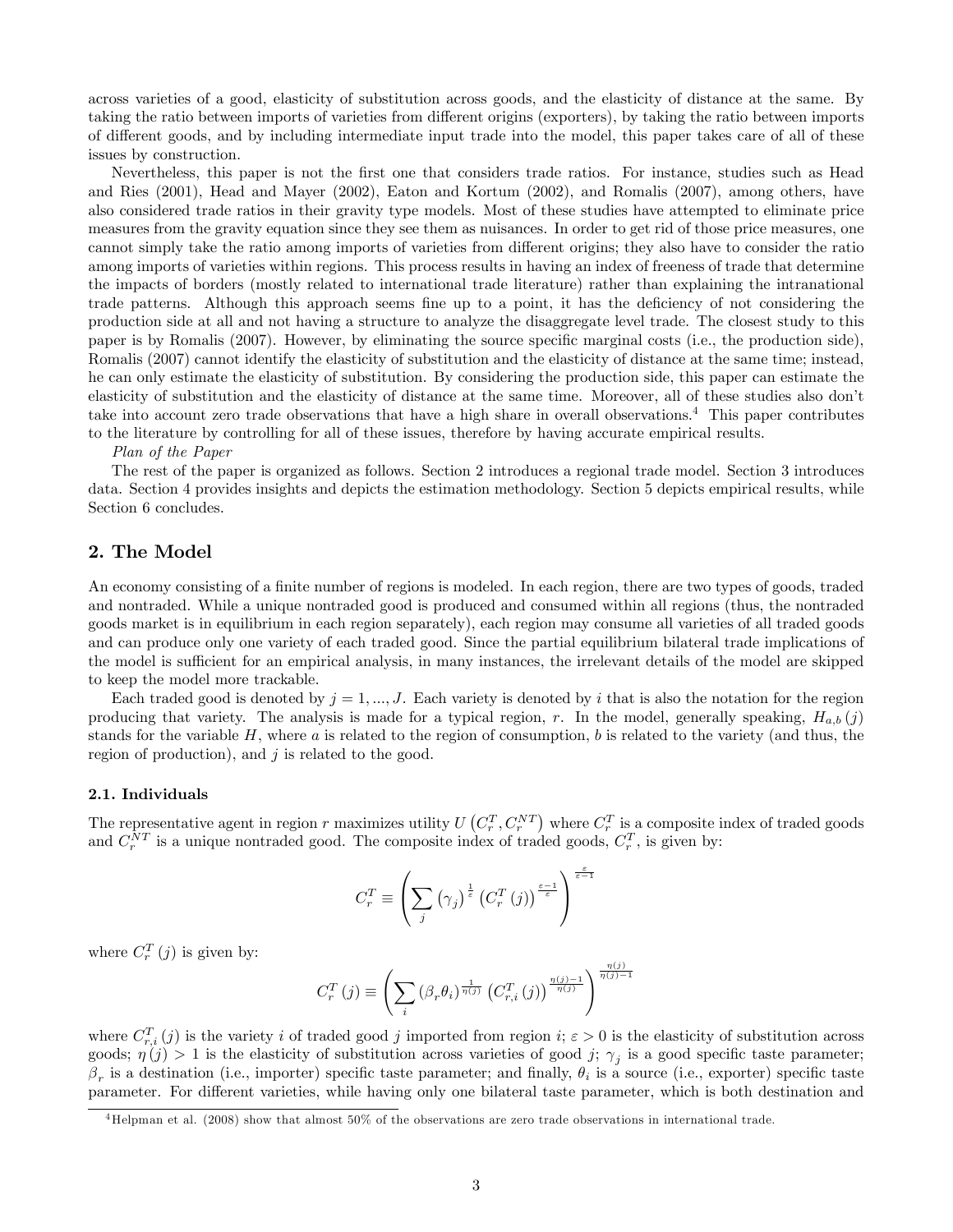source specific, is standard in the literature, decomposing it into  $\beta_r$  and  $\theta_i$  is new in this paper.<sup>5</sup> In particular, both  $\beta_r$  and  $\theta_i$  can be used as fixed effects in a regression analysis; i.e., they together represent a unique bilateral taste parameter between regions r and i. Moreover, by putting restrictions on  $\theta_i$ , one can easily measure home-bias implications of the model. Besides, one can also control for issues such as migration by using  $\theta_i$  (see Millimet and Thomas, 2007). For robustness, the validity of this assumption is tested in Section 5.

The optimal allocation of any given expenditure within each variety of goods yields the following demand functions:

$$
C_{r,i}^{T}(j) = \beta_r \theta_i \left( \frac{P_{r,i}^{T}(j)}{P_r^{T}(j)} \right)^{-\eta(j)} C_r^{T}(j)
$$
\n(2.1)

and

$$
C_r^T(j) = \gamma_j \left(\frac{P_r^T(j)}{P_r^T}\right)^{-\varepsilon} C_r^T
$$
\n(2.2)

where  $P_r^T(j) \equiv \left(\sum_i \beta_r \theta_i P_{r,i}^T(j)^{1-\eta(j)}\right)^{\frac{1}{1-\eta(j)}}$  is the price index of the traded good j (which is composed of different varieties), and  $P_r^T \equiv \left(\sum_i \gamma_j P_r^T(j)^{1-\varepsilon}\right)^{\frac{1}{1-\varepsilon}}$  is the cost of living index in region r. It is implied that  $P_r^T(j) C_r^T(j)$  $\sum_{i} P_{r,i}^{T}(j) C_{r,i}^{T}(j).$ 

# 2.2. Firms

Since there are two types of goods, namely traded and nontraded, there are two types of firms in each region.

#### 2.2.1. Production of Traded Goods

Traded good j in region r (i.e., variety r of good j) is produced by the following production function:

$$
Y_{r}^{T}(j) = A_{r}(j) L_{r}^{T}(j)
$$
\n(2.3)

where  $A_r(j)$  represents the good and region specific technology, and  $L_r^T(j)$  represents a perfectly mobile factor of production of which hour is worth W in all regions.<sup>6</sup> The firm chooses  $L_r^T(j)$ , taking as given its price W. The cost minimization problem of the firm implies that the marginal cost of producing variety r of good j (in region r) is given by:

$$
MC_r^T(j) = \frac{W}{A_r(j)}\tag{2.4}
$$

Note that  $MC_r^T(j)$  is good and region specific.

Although having a perfectly mobile factor of production within the same country is a reasonable assumption, a conservative researcher may see it as a strong one; however, it has very convenient empirical implications. In particular, as it will be clearer below, when the ratio of imports from two alternative sources are considered, the price of this factor of production effectively disappears. Nevertheless, the empirical analysis will still have the ratio of source specific technology levels, which captures the ratio of source specific wages up to some degree, because wages are highly correlated with productivity as is well known, especially, in the business cycle literature.<sup>7</sup> In particular, as will be introduced in data section below, when technology level for a particular good is calculated as the value added per labor hour divided by the cost of living index in each region, it is already assumed that real wages, rather than nominal wages, are equalized across regions, because labor responds to real wages, rather than nominal wages, in practice.

 $5$ Distinguishing between destination and source specific taste parameters has useful properties in terms of the estimation as shown in Section 4.

<sup>&</sup>lt;sup>6</sup>One can easily assume  $L_r(j)$  to be labor and/or capital, but the results of this paper are not affected at all by these details as we will see below.

<sup>&</sup>lt;sup>7</sup>In such a case, another problem may arise: if wages are highly correlated with technology levels, and if wages were region specific in Equation 2.4, then the marginal costs of production may be very close to each other across regions. This would correspond to having very similar technology levels across regions in the current version of the model. This possibility is tested in the empirical analysis, and it is shown that the empirical results are robust to this issue.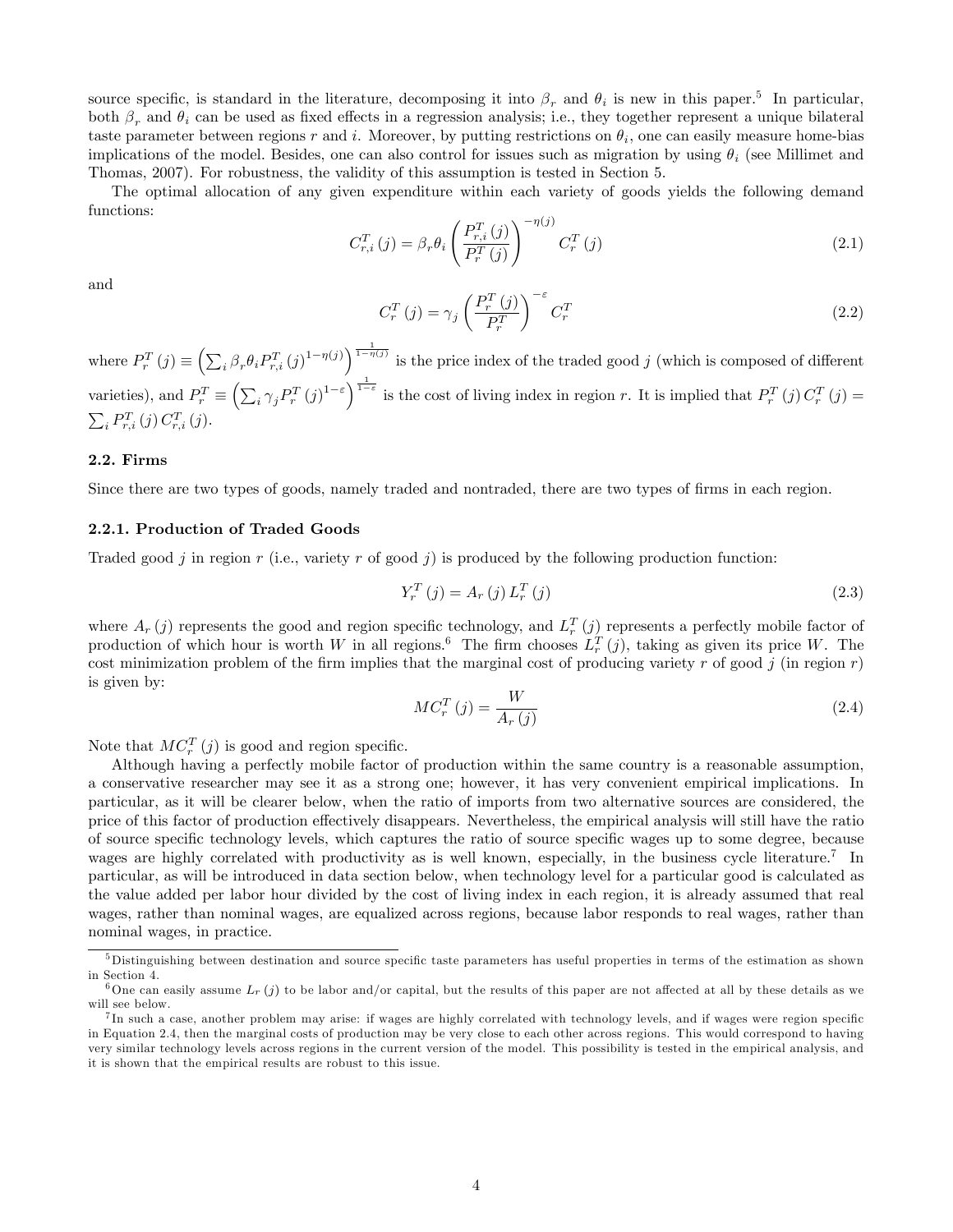#### 2.2.2. Production of Nontraded Goods

The unique nontraded good in region r is produced by a production function  $Y_r^{NT}(L_r^{NT}, G_r^{NT})$  where  $L_r^{NT}$  represents the completely mobile factor of production (i.e., the same factor used in the production of traded goods) and  $G_r^{NT}$  is the counterpart of  $C_r^T$  given by:

$$
G_r^{NT} \equiv \left(\sum_j \left(\gamma_j\right)^{\frac{1}{\varepsilon}} \left(G_r^{NT}\left(j\right)\right)^{\frac{\varepsilon-1}{\varepsilon}}\right)^{\frac{\varepsilon}{\varepsilon-1}}
$$

where  $G_r^{NT}(j)$  is given by:<sup>8</sup>

$$
G_r^{NT}(j) \equiv \left(\sum_i \left(\beta_r \theta_i\right)^{\frac{1}{\eta(j)}} \left(G_{r,i}^{NT}(j)\right)^{\frac{\eta(j)-1}{\eta(j)-1}}\right)^{\frac{\eta(j)}{\eta(j)-1}}
$$

The optimal allocation of any given expenditure within each variety of intermediate inputs yields the following demand functions:

$$
G_{r,i}^{NT}(j) = \beta_r \theta_i \left(\frac{P_{r,i}^T(j)}{P_r^T(j)}\right)^{-\eta(j)} G_r^{NT}(j)
$$
\n(2.5)

and

$$
G_r^{NT}\left(j\right) = \gamma_j \left(\frac{P_r^T\left(j\right)}{P_r^T}\right)^{-\varepsilon} G_r^{NT} \tag{2.6}
$$

Note that the firms share the same taste parameters,  $\beta_r, \theta_i$  and  $\gamma_j$ , with the individuals. Although this is a strong assumption, it has very nice properties in terms of bilateral trade implications that are discussed in Section 4.

#### 2.2.3. Trade Cost

Anderson and van Wincoop (2004) categorize the trade costs under two names, costs imposed by policy (tariffs, quotas, etc.) and costs imposed by the environment (transportation, wholesale and retail distribution, insurance against various hazards, etc.). Since this paper considers trade within a country (i.e., the U.S.), the first category can be ignored, and focus is on the second one. Instead of assuming an iceberg transport cost, the transportation is achieved by a transportation sector, which is not modeled here.<sup>9</sup> This assumption is important to distinguish between the export income received by the exporter and the transportation income received by the transporter. The implications of this assumption will be clearer below. In particular, we assume that, if there is a trade between regions, it is subject to a transportation  $cost:^{10}$ 

$$
P_{i,r}^T(j) = (1 + \tau_{i,r}(j)) (P_{r,r}^T(j))
$$
  
=  $(D_{i,r})^{\delta(j)} (P_{r,r}^T(j))$  (2.7)

where  $P_{r,r}^T(j)$  is the price of the traded good at the factory gate (i.e., the source);  $\tau_{i,r}(j) > 0$  is a good specific net transportation cost from region r to region i;  $D_{i,r}$  is the distance between regions r and i; and  $\delta(j)$  is the elasticity of distance.<sup>11,12</sup> The cost implications of the model in terms of wholesale distribution, retail distribution, insurance or local taxes, will be provided below.

<sup>&</sup>lt;sup>8</sup> Since the bilateral trade implications of the model are sufficient for the empirical analysis, after assuming that the nontraded goods market is in equilibrium in each region, the exact functional forms of  $Y_r^{NT}(L_r^{NT}, G_r^{NT})$ , demand for  $L_r^{NT}$ , and the marginal cost implication for the nontraded goods are all irrelevant.

<sup>&</sup>lt;sup>9</sup> Since the partial equilibrium bilateral trade implications of the model are sufficient for the empirical analysis of this paper, the actual role/model of the transportation sector is irrelevant after assuming that transportation is achieved by using the completely mobile factor of production (i.e., the same factor used in the production of traded/nontraded goods).

<sup>&</sup>lt;sup>10</sup>Needless to say, the existence of trade is determined by Equation 2.1 for all i, r and j. As we will discuss in detail in the following sections, we consider the absence of trade, besides the existence of it in our empirical analysis.

 $11$  For the distance within each state (i.e., the internal distance), we use the proxy developed by Wei (1996), which is one-fourth the distance of a region's capital from the nearest capital of another region.

<sup>&</sup>lt;sup>12</sup>See Yilmazkuday (2008) for a theoretical model of transportation which connects  $(1 + \tau_{i,r}(j))$  to  $(D_{i,r})^{\delta(j)}$ .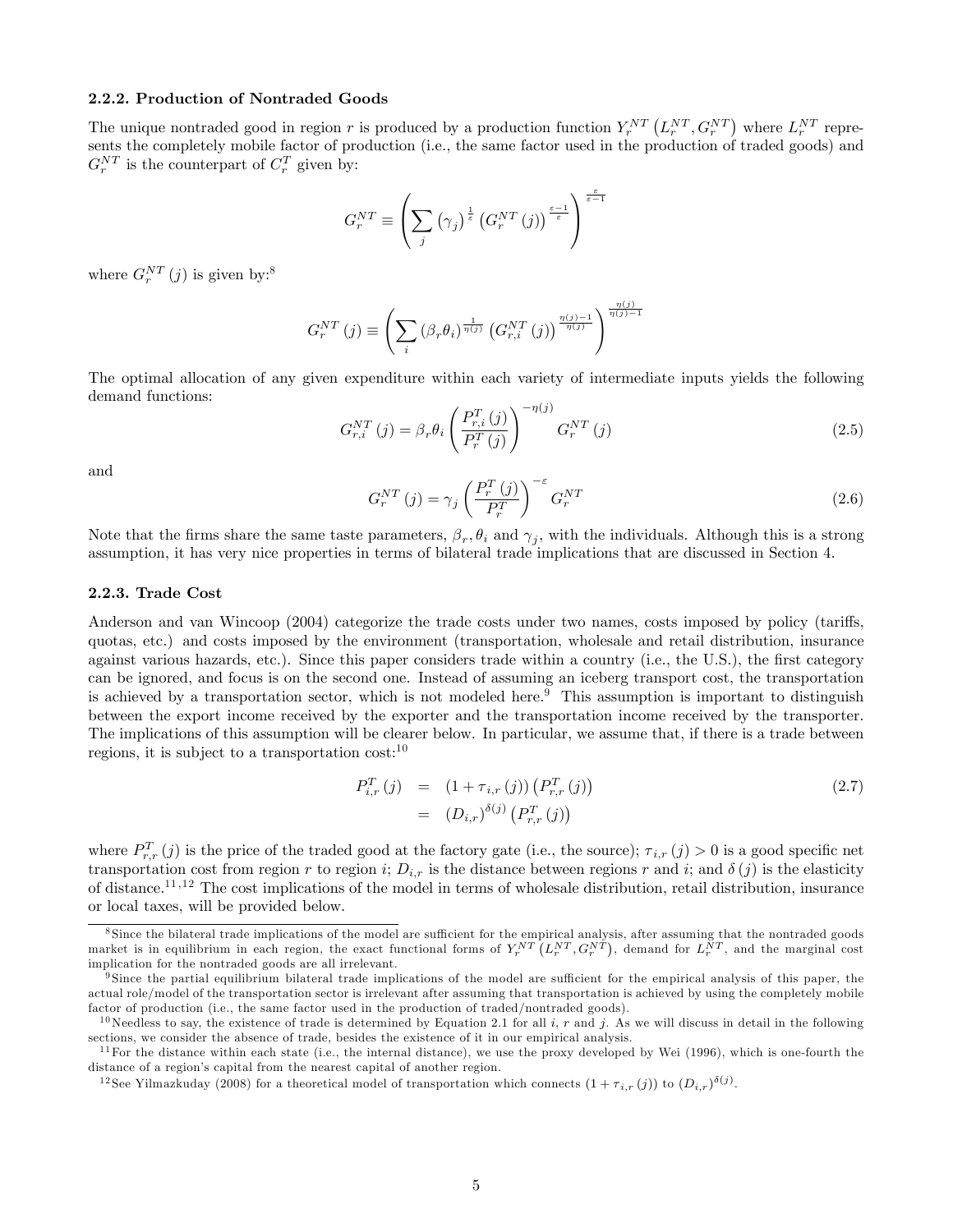#### 2.2.4. Equilibrium

Since the partial equilibrium bilateral trade implications of the model are sufficient for an empirical analysis, the details for equilibrium in nontraded goods market are not depicted here; instead, equilibrium in the traded goods market is shown. In particular, for each variety r of traded good  $j$  produced in region r, the market clearing condition implies:

$$
Y_r^T(j) = \sum_i C_{i,r}^T(j) + \sum_i G_{i,r}^{NT}(j)
$$
\n(2.8)

where  $C_{i,r}^T(j)$  is the demand of region i for variety r of traded good j (produced in region r); and  $G_{i,r}^{NT}(j)$  is the intermediate input demand for variety r of traded good j (produced in region  $r$ ) demanded for the production of the nontraded good in region i. Equation 2.8 basically says that variety r of final good j produced in region r is either consumed locally or by other regions, either for final consumption or as an intermediate input.

#### 2.2.5. Price Setting

Since the partial equilibrium bilateral trade implications of the model are sufficient for an empirical analysis, the price setting behavior of the Örms producing the unique nontraded good in each region is skipped. For the traded goods, in region r, a typical firm that produces variety r of traded good j faces the following profit maximization problem:

$$
\max_{P_{r,r}^T(j)} Y_r^T(j) \left[ P_{r,r}^T(j) - MC_r^T(j) \right]
$$

subject to Equation 2.8 and the symmetric versions of Equation 2.1 and 2.5. The first order condition for this problem is as follows:  $13$ 

$$
Y_r^T(j) \left[ 1 - \frac{\eta(j)}{P_{r,r}^T(j)} \left( P_{r,r}^T(j) - MC_r^T(j) \right) \right] = 0
$$

which implies that:

$$
P_{r,r}^T(j) = \left(\frac{\eta(j)}{\eta(j)-1}\right)MC_r^T(j)
$$
  

$$
= \left(\frac{\eta(j)}{\eta(j)-1}\right)\frac{W}{A_r(j)}
$$
 (2.9)

where  $\frac{\eta(j)}{\eta(j)-1}$  represents a good-specific (gross) mark-up.

#### 2.3. Bilateral Trade

In order to depict all implications of the model, it is distinguished between disaggregate and aggregate level trade. While the disaggregate level trade considers bilateral ratios of imports of a region for different varieties of a particular good, the aggregate level trade considers bilateral ratios of imports of different goods for a particular region.

#### 2.3.1. Disaggregate Level Trade

Using Equations 2.1, 2.5 and 2.7, an expression for the ratio of imports of region  $r$  from source regions  $a$  and  $b$  can be obtained as follows:

$$
\frac{X_{r,a}(j)}{X_{r,b}(j)} = \frac{\theta_a}{\theta_b} \left( \frac{P_{b,b}^T(j)}{P_{a,a}^T(j)} \right)^{\eta(j)-1} \left( \frac{D_{r,b}}{D_{r,a}} \right)^{\delta(j)\eta(j)} \tag{2.10}
$$

where  $X_{r,k}(j) = \left(C_{r,k}^T(j) + G_{r,k}^{NT}(j)\right)P_{k,k}^T(j)$  is the value of total imports of region r from region k measured at the source for good  $j^{14}$  Equation 2.10 says that a region imports more goods (measured in values) from lower price regions and fewer goods from more distant regions.

<sup>&</sup>lt;sup>13</sup>Notice that the firm takes the composite consumption index of good  $j$  (i.e.,  $C_r^T(j)$ ), the composite index of intermediate demand for good j (i.e.,  $G_r^{NT}(j)$ ) and the composite price index of good j (i.e.,  $P_r^T(j)$ ) in each region as given in the optimization problem, because the firm is assumed to be too small to have an effect on these variables.

<sup>&</sup>lt;sup>14</sup>If we had an iceberg cost in our analysis, we would have had  $X_{r,k} (j) = \left( C_{r,k}^T (j) + G_{r,k}^{NT} (j) \right) P_{k,k}^T (j) \left( 1 + \tau_{r,k} (j) \right)$  as the export income received by the exporter region for good j. However, this is not the case in the real world that distinguishes between the exporter sector and the transportation sector. For instance, the data set of Commodity Flow Survey that is used in the empirical analysis of this paper includes only the export income received by the firms, not the transportation income.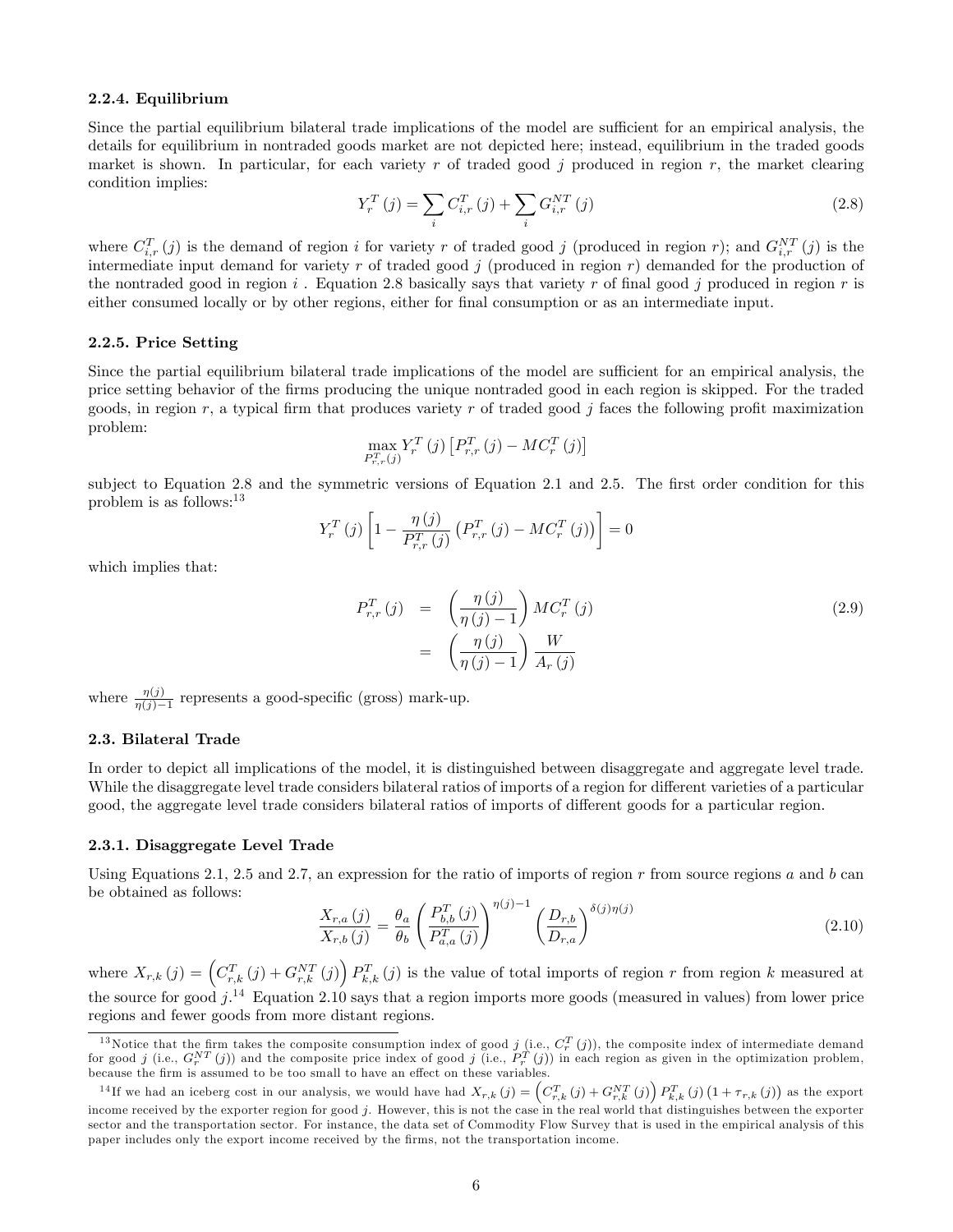Substituting Equation 2.9 into Equation 2.10 results in the general form of equations for the disaggregated level trade analysis:

$$
\frac{X_{r,a}(j)}{X_{r,b}(j)} = \frac{\theta_a}{\theta_b} \left(\frac{A_a(j)}{A_b(j)}\right)^{\eta(j)-1} \left(\frac{D_{r,b}}{D_{r,a}}\right)^{\delta(j)\eta(j)}\tag{2.11}
$$

Note that Equation 2.11 is an exogenous solution for the disaggregate level trade expression to be estimated, and thus, there is no need for any endogenous data, such as income, for the estimation, given the technology levels. Moreover, it can easily be estimated in log terms.

#### 2.3.2. Aggregate Level Trade

Using Equations 2.2 and 2.6, an expression for the ratio of imports of region r in terms of goods  $j$  and k can be obtained as follows:

$$
\frac{X_{r}\left(j\right)}{X_{r}\left(k\right)} = \frac{\gamma_{j}}{\gamma_{k}} \left(\frac{P_{r}^{T}\left(j\right)}{P_{r}^{T}\left(k\right)}\right)^{1-\varepsilon} \tag{2.12}
$$

where  $X_r(m) = (C_r^T(m) + G_r^{NT}(m)) P_r^T(m) = \sum_i ((C_{r,i}^T(m) + G_{r,i}^{NT}(m)) P_{i,i}^T(j) D_{r,i}^{\delta(j)})$  is the value of total imports of region r in terms of good m measured at the destination.<sup>15</sup> Equation 2.12 says that a region imports more (less) of a good which has a lower (higher) destination price.

Substituting Equations 2.7, 2.9, and  $P_r^T(j) \equiv \left(\sum_i \beta_r \theta_i P_{r,i}^T(j)^{1-\eta(j)}\right)^{\frac{1}{1-\eta(j)}}$  into Equation 2.12 results in the general form of equations to be estimated for the aggregate level trade analysis:

$$
\frac{X_r(j)}{X_r(k)} = \frac{\gamma_j}{\gamma_k} \left( \frac{\left(\frac{\eta(j)}{\eta(j)-1}\right) \left(\sum_i \beta_r \theta_i D_{r,i}^{\delta(j)} \left(A_i(j)\right)^{\eta(j)-1}\right)^{\frac{1}{1-\eta(j)}}}{\left(\frac{\eta(k)}{\eta(k)-1}\right) \left(\sum_i \beta_r \theta_i D_{r,i}^{\delta(k)} \left(A_i(k)\right)^{\eta(k)-1}\right)^{\frac{1}{1-\eta(k)}}} \right)^{1-\varepsilon} \tag{2.13}
$$

Note that Equation 2.13 is an exogenous solution for the aggregate level trade expression, and thus, there is again no need for any endogenous data, such as income, for the estimation, *given* the technology levels. Moreover, it can easily be estimated in log terms after estimating the disaggregate level expression given by Equation 2.11 (i.e., after obtaining estimates for  $\eta(i)$ 's and  $\delta(i)$ 's).

#### 3. Data

For the bilateral trade analysis, state-level Commodity Flow Survey (CFS) data obtained from the Bureau of Transportation Statistics for the United States for the year 2002 are used. CFS captures data on shipments originating from select types of business establishments located in all states of the U.S., however, because of data availability, Alaska, District of Columbia and Hawaii are excluded from the analysis. CFS depicts both source and destination states for the value of shipments (i.e., exports) that are measured at the source. This is a perfect match to test the model of this paper, especially through Equation 2.10. The disaggregated level exports data cover 2-digit Standard Classification of Transported Goods (SCTG) commodities of which codes are given in Table 1. In this context, a typical sample from CFS data is the value of shipments of Alcoholic Beverages (of which SCTG code is 8) from New York to California. In CFS, shipments traversing the U.S. from a foreign location to another foreign location (e.g., from Canada to Mexico) are not included. Shipments that are shipped through a foreign territory with both the origin and destination in the U.S. are included in the CFS data.<sup>16</sup> International export (import) shipments are also included in CFS, with the domestic destination (source) defined as the U.S. port, airport, or border crossing of exit from the U.S.; e.g., an international export (import) of an Alcoholic Beverage entering to (exiting from) the U.S. through a port in New York is depicted as a shipment to (from) New York in CFS. This is an important feature of CFS that will be used in the empirical analysis below to control for international exports and imports.

In order to obtain good and region specific technology levels, an approximate mapping (that is officially called a "crosswalk") between 3-digit North American Industry Classification System (NAICS) and 2-digit SCTG obtained from the National Transportation Library of the Bureau of Transportation Statistics is employed. Using this

<sup>&</sup>lt;sup>15</sup> Since the data set of Commodity Flow Survey includes only the export income received by the firms, one has to distinguish between the value of exports at the source and at the destination.

<sup>&</sup>lt;sup>16</sup> The mileages calculated for these shipments exclude the international segments (e.g., shipments from New York to Michigan through Canada do not include any mileages for Canada).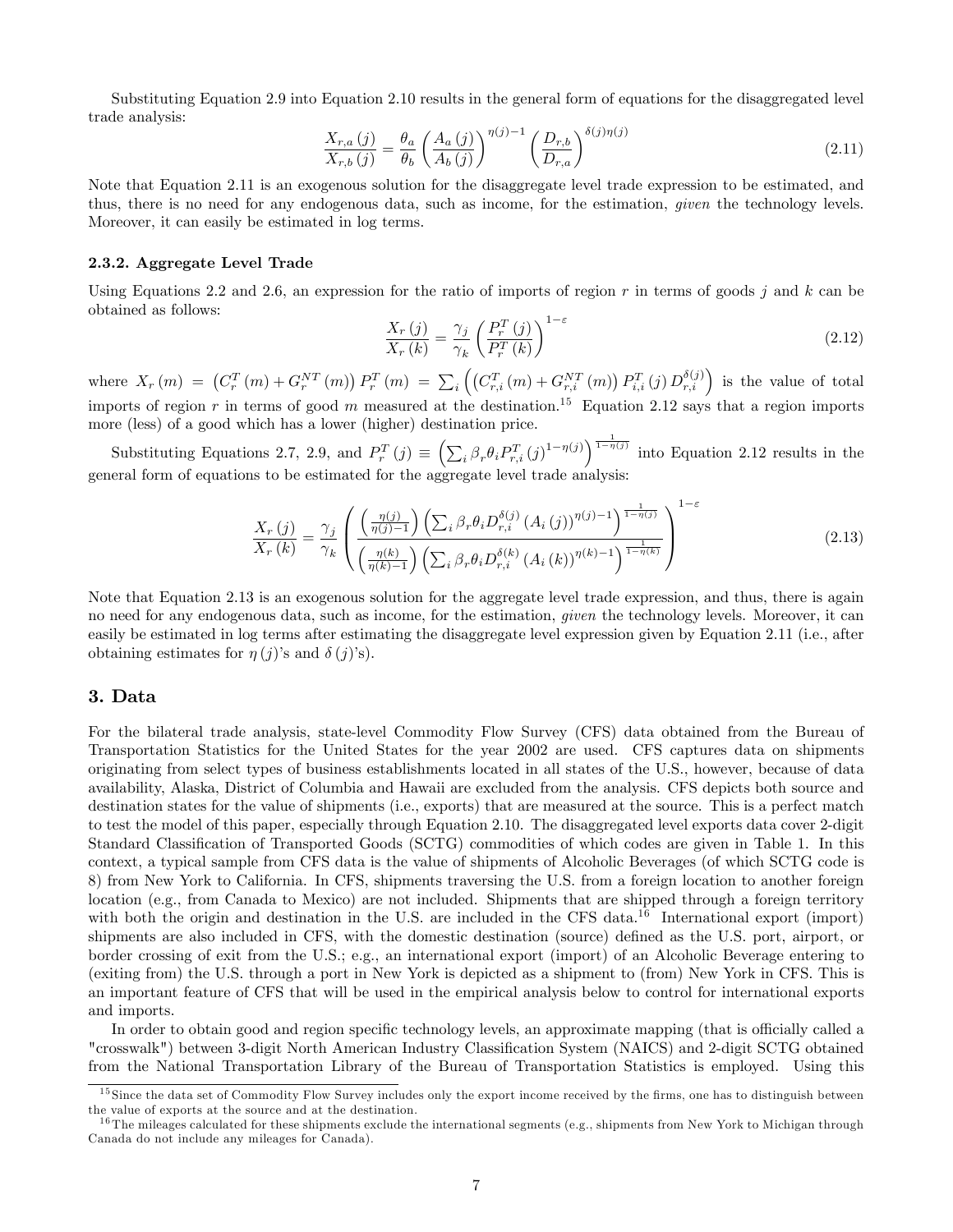mapping given in Table 1,  $A_i(j) = \frac{V_i(j)}{P_i L_i(j)}$  is calculated for all  $i, j$  as a measure of technology, where  $V_i(j)$  is the industry and state specific value added of the relevant NAICS industry obtained from U.S. Census Bureau in 2002,  $P_i$  is the cost of living index for state i borrowed from Berry et al. (2003) for the year 2002, and  $L_i(j)$  is industry and state specific hours of labor supplied by the production workers of the relevant NAICS industry obtained from U.S. Census Bureau in 2002.<sup>17</sup> It is important to note that the level of technology already includes a measure of wages through the cost of living index after assuming that real wages (rather than nominal wages) are equalized across regions. In other words, although the nominal wages are equalized across regions in the model to have more trackable framework, the real wages are equalized in the empirical analysis, because, as is standard in the literature, the labor respond to real wages rather than nominal wages in practice.

For distance measures, great circle distances between bilateral states are calculated. When calculating latitude and longitude of each state, the weighted average of latitudes and longitudes of the cities in that state are taken, where the weights are determined according to the production level of those cities. The production level in each city is measured by the real gross domestic product values obtained from Bureau of Economic Analysis (BEA) for 2002. By using these weights, more relevant spatial locations are obtained for measuring the potential interactions across states. Although an average distance measure is provided for each observed shipment in CFS, the benchmark analysis of this paper uses great circle distances, because the average distance measures in CFS are available only for realized trade observations. Since zero (trade) observations (i.e., the observation of no trade) are also considered in this paper, a more comprehensive distance measure is needed to capture the effect of distance on the absence of trade. Nevertheless, for robustness, the estimation results obtained by great circle distances are compared with the results obtained by CFS distances in the sensitivity analysis #3 below.

# 4. Remarks and Estimation Methodology

A two-step estimation process is employed. First, the empirical power of the model is tested at the disaggregate level and estimates of elasticity of substitution across varieties of each good (i.e.,  $\eta(j)$ 's), and good specific distance elasticities (i.e.,  $\delta(j)$ 's) are obtained; these are used to obtain good specific price indices (i.e.,  $P_i(j)$ 's) according to the model. Second, the empirical power of the model is tested at the aggregate level and the elasticity of substitution across goods (i.e.,  $\varepsilon$ ) is estimated.

#### 4.1. Disaggregate Level Trade Estimation

In this subsection, the implications of Equation 2.11 are provided, and different log versions of it that are used for robustness are introduced. Although Equation 2.11 holds on average, it doesnít hold for each bilateral trade ratio. In empirical terms, following Santos Silva and Tenreyro (2006), and Henderson and Millimet (2008), to address the unobservable nature of bilateral trade ratios, it is assumed that there is an error term associated with each ratio, which implies that:

$$
\frac{X_{r,a}(j)}{X_{r,b}(j)} = \frac{\theta_a}{\theta_b} \left( \frac{A_a(j)}{A_b(j)} \right)^{\eta(j)-1} \left( \frac{D_{r,b}}{D_{r,a}} \right)^{\delta(j)\eta(j)} + \mu_{r,a,b,j}
$$

where  $E\left[\mu_{r,a,b,j}\right]$  $\frac{\theta_a}{\theta_b}, \frac{A_a(j)}{A_b(j)}$  $\left(\frac{A_a(j)}{A_b(j)}, \frac{D_{r,b}}{D_{r,a}}\right] = 0.$  This can be rewritten as:

$$
\frac{X_{r,a}(j)}{X_{r,b}(j)} = \frac{\theta_a}{\theta_b} \left(\frac{A_a(j)}{A_b(j)}\right)^{\eta(j)-1} \left(\frac{D_{r,b}}{D_{r,a}}\right)^{\delta(j)\eta(j)} \upsilon_{r,a,b,j}
$$
\n(4.1)

where

$$
v_{r,a,b,j} = 1 + \frac{\mu_{r,a,b,j}}{\frac{\theta_a}{\theta_b} \left(\frac{A_a(j)}{A_b(j)}\right)^{\eta(j)-1} \left(\frac{D_{r,b}}{D_{r,a}}\right)^{\delta(j)\eta(j)}}
$$
(4.2)

and  $E\left[v_{r,a,b,j}\right]$  $\frac{\theta_a}{\theta_b}, \frac{A_a(j)}{A_b(j)}$  $\left(\frac{A_a(j)}{A_b(j)}, \frac{D_{r,b}}{D_{r,a}}\right) = 1.$  Taking the log of both sides in Equation 4.1 results in the following log-linear expression for the bilateral disaggregate level trade *ratios*:

$$
\log\left(\frac{X_{r,a}(j)}{X_{r,b}(j)}\right) = \log\left(\frac{\theta_a}{\theta_b}\right) + (\eta(j) - 1)\log\left(\frac{A_a(j)}{A_b(j)}\right) + \delta(j)\eta(j)\log\left(\frac{D_{r,b}}{D_{r,a}}\right) + \log(v_{r,a,b,j})\tag{4.3}
$$

 $17$ Although value added is used for each industry to calculate technology levels, this should not be necessary the case in the presence of a better measure of technology. In other words, the claim in the text saying "There is no need for any income data given the technology levels" still holds. Although the state-level production functions typically include public and private capital, to be consistent with the model, technology is defined on the basis of value added by labor.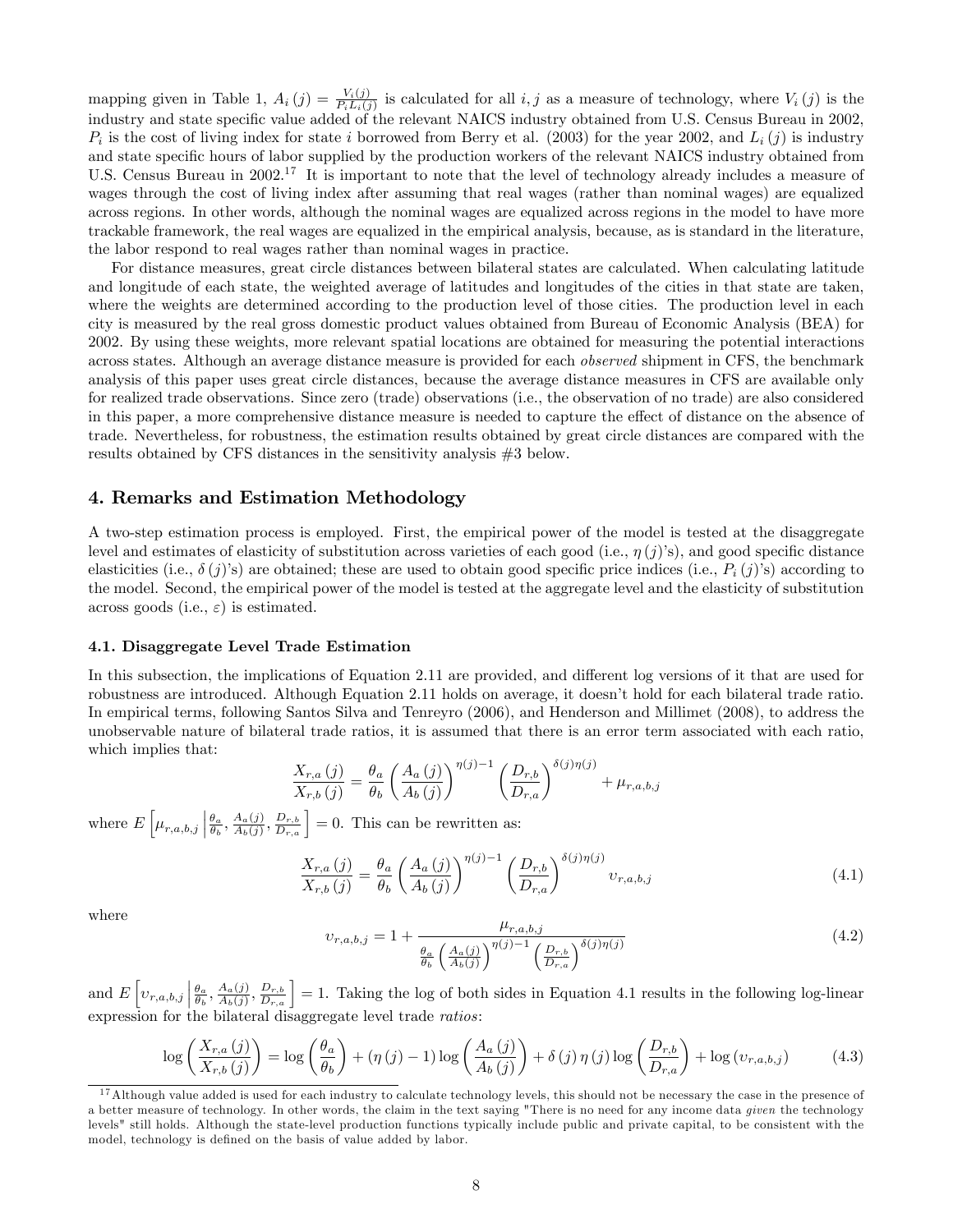To obtain a consistent estimator of the slope parameters by the Ordinary Least Squares (OLS), it is assumed that  $E\left[\log(v_{r,a,b,j})\right]$  $\frac{\theta_a}{\theta_b}, \frac{A_a(j)}{A_b(j)}$  $\frac{A_a(j)}{A_b(j)}, \frac{D_{r,b}}{D_{r,a}}$  does not depend on the regressors.<sup>18</sup> Because of Equation 4.2, this condition is met only if  $\mu_{r,a,b,j}$  can be written as follows:

$$
\mu_{r,a,b,j} = \frac{\theta_a}{\theta_b} \left( \frac{A_a(j)}{A_b(j)} \right)^{\eta(j)-1} \left( \frac{D_{r,b}}{D_{r,a}} \right)^{\delta(j)\eta(j)} \xi_{r,a,b,j}
$$

where  $\xi_{r,a,b,j}$  is a random variable statistically independent of the regressors. In such a case,  $v_{r,a,b,j} = 1+\xi_{r,a,b,j}$  and therefore is statistically independent of the regressors, implying that  $E\left[\log(v_{r,a,b,j})\right]$  $\frac{\theta_a}{\theta_b}, \frac{A_a(j)}{A_b(j)}$  $\left(\frac{A_a(j)}{A_b(j)}, \frac{D_{r,b}}{D_{r,a}}\right]$  is a constant. Following Santos Silva and Tenreyro (2006), the assumption of  $E\left[\log(v_{r,a,b,j})\right]$  $\frac{\theta_a}{\theta_b}, \frac{A_a(j)}{A_b(j)}$  $\left(\frac{A_a(j)}{A_b(j)}, \frac{D_{r,b}}{D_{r,a}}\right)$  not depending on the regressors is relaxed in Sensitivity Analysis #4, below, by considering the Poisson Pseudo-Maximum Likelihood (PPML) estimator.

In the estimation, only one OLS (or PPML) regression is employed for the pooled sample by including relevant dummy variables for  $\frac{\theta_a}{\theta_b}$ ,  $\eta(j)$  and  $\delta(j)$  in Equation 4.3. Although  $A_i(j)$ 's are region and good specific technology levels in Equation 4.3, they don't necessarily capture all the source specific fixed effects. This is why source specific taste parameters (i.e.,  $\theta_i$ 's) may play an important role in the estimation. For instance, in addition to the technology levels, source specific fixed effects may capture possible differences in source specific production markups, source specific production taxes, and so on. The validity of having both these fixed effects and technology levels at the same time are tested in Version B and Version G of the empirical estimation, below.<sup>19</sup>

According to Equation 4.3, the following remarks are implied:

**Remark 1.** Both  $\delta(j)$  and  $\eta(j)$  can be identified in Equation 4.3 which is not the case in most gravity models (see Anderson and van Wincoop 2003; Hummels 1999, 2001; Wei 1996).

**P** roof. The identification is realized via the technology levels which are usually ignored in gravity models. In particular, since both  $(\eta(i) - 1)$  and  $\delta(i) \eta(i)$  can be estimated by Equation 4.3, one can identify both  $\eta(i)$  and  $\delta(j)$  while also calculating their standard errors by employing the Delta method.  $\blacksquare$ 

Remark 2. All the variables in Equation 4.3 are exogenous, which leaves an applied researcher free from a possible endogeneity problem. Moreover, there is no need for income data given the exogenous technology levels.

**P** roof. The proof follows through Equation 2.11.<sup>20</sup>

Remark 3. Assuming that overstatement of a distance is proportional to the distance itself, the model controls for such an issue (because of the use of calculated distance measures such as great circle distances) as mentioned by Hillberry and Hummels (2001).

P roof. Assuming that overstatement of a distance is proportional to the distance itself, the distance ratio in Equation 4.3 is not affected at all. See sensitivity analysis  $\#3$  in Section 5 for details.

**Remark 4.** By construction, the model is capable of controlling for the effects of local (i.e., wholesale and retail) distribution costs, insurance costs or local taxes, each of which are possible topics for separate debates in the literature (see Anderson and van Wincoop 2004).

 $18$ It is well known that modeling zero interregional flows using a normal error process leads to problems. If the dependent variable cannot take a value below zero, then a normal error process is a poor approximation. Nevertheless, we donít have such a concern, because our log-linearized equation does have values below zero, by considering the (log) ratio of bilateral trade values.

 $19$ Multicollinearity is less of a problem in a cross-sectional analysis like ours that has a high sample size. The reasoning is that we run only one regression instead of good specific regressions; if we were running good specific regressions, then  $\theta_i$ 's and  $A_i(j)$ 's would have been perfectly correlated, because, in such a case, we would have good specific  $\theta_i$ 's. Moreover, the individual effects of technology and source specific taste parameters can both be assessed when there are sufficient number of observations of high technology regions with low fixed effects and low technology regions with high fixed effects. Besides, the theoretical consequences of multicollinearity is still a debate, because even if the multicollinearity is very high, the OLS estimators still remain to be the best linear unbiased estimators. The only possible problem arises due to having wide confidence intervals in the presence of multicollinearity. However, by having very low confidence intervals, our estimation results below are robust to a possible multicollinearity problem. See Achen (1982) and Gujarati (1995) for more details.

 $^{20}$ If trade leads to technology transfer, than technology may be correlated with past trade levels. And, if there are unobservables omitted that are serially correlated, then technology will be endogenous. Nevertheless, these are not issues in our case, because we have a static rather than a dynamic analysis. Moreover, we have unobservable (source specific, destination specific and bilateral specific) fixed effects in our analysis.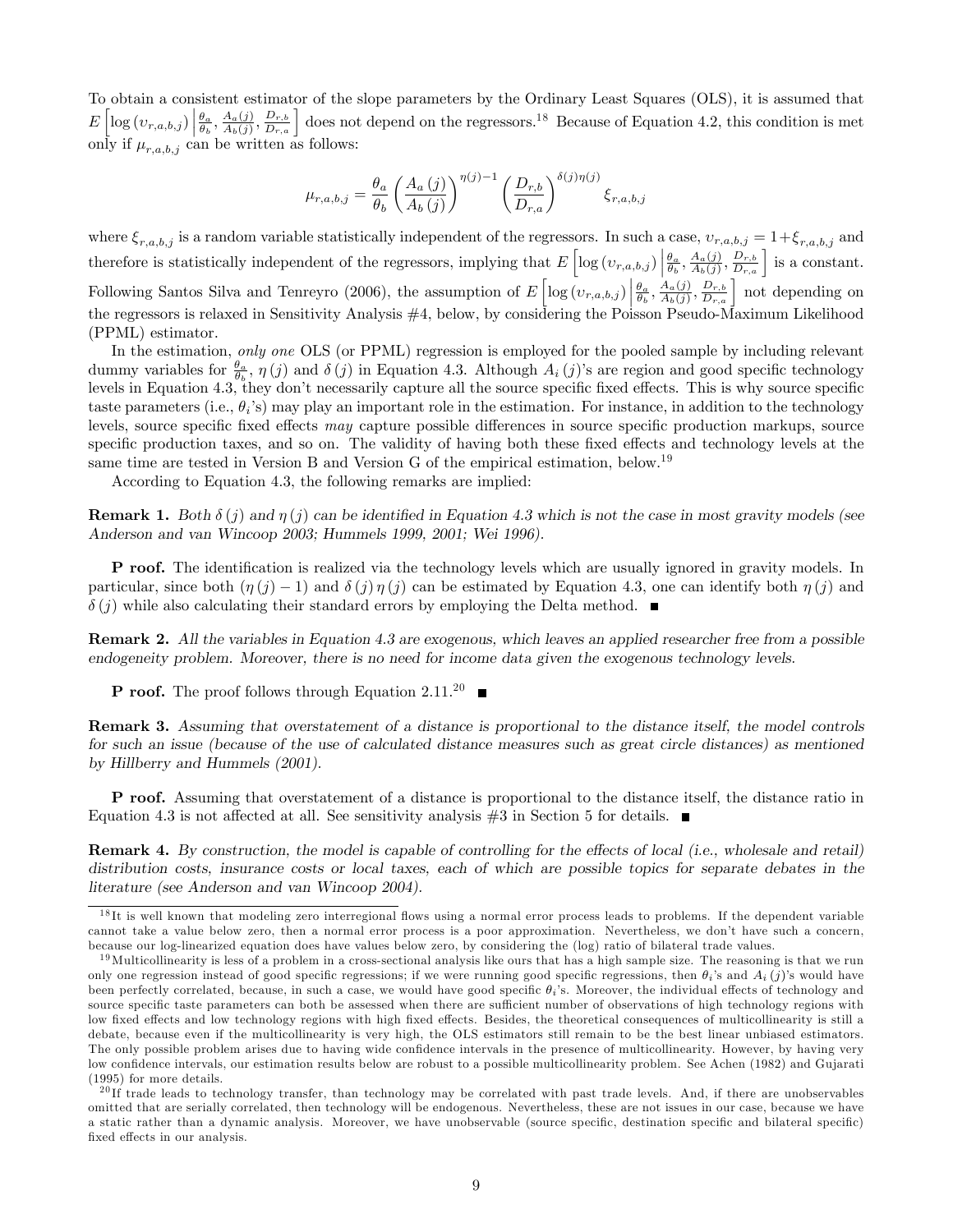**P** roof. To see this, consider Equation 2.1 by including such possible good specific proportional costs. For instance, say that there is a proportional (net) cost of  $\varphi(j)$  for good j in region r. Then, it follows that:

$$
C_{r,a}(j) = \theta_a \left( \frac{P_{r,a}(j) \left(1 + \varphi(j)\right)}{P_r(j) \left(1 + \varphi(j)\right)} \right)^{-\eta(j)} C_r(j)
$$

and

$$
C_{r,b}(j) = \theta_b \left( \frac{P_{r,b}(j) (1 + \varphi(j))}{P_r(j) (1 + \varphi(j))} \right)^{-\eta(j)} C_r(j)
$$

The same logic applies for Equation 2.5, which together with the expressions above, implies exactly the same expression as in Equation 2.10.  $\blacksquare$ 

Remark 5. By construction, the model is capable of controlling for the effects of intermediate input trade.

**P** roof. Proof follows through the definition of  $X_{r,k}(j) = \left(C_{r,k}^T(j) + G_{r,k}^T(j)\right) P_{k,k}^T(j)$  in Equation 2.10.

Under certain assumptions, the model is also capable of controlling for the effects of international trade. In particular, it is reasonable to assume that the international trade partners of the U.S. share similar tastes with the states in which the customs are located. The justification of this assumption comes from the fact that, in CFS. international export (import) shipments are included, with the domestic destination (source) defined as the U.S. port, airport, or border crossing of exit from the U.S. Given this assumption, it follows that the estimated trade ratio given by Equation 4.3 is not affected at all by international trade, since the inclusion of international trade will be proportional in such a case.

By using the general form in Equation 4.3, for robustness, several restricted versions of it are considered along with its unrestricted version. These restrictions are not only important for econometric significance tests, but they are also important for economic intuition in terms of the contribution of each variable in Equation 4.3 to explain the interstate trade patterns. In particular, the following versions of Equation 4.3 are considered in the empirical analysis:

- Version A) Unrestricted version of Equation 4.3 in which  $\eta^A$  (the vector consisting of  $\eta(j)$ 's),  $\theta^A$  (the vector consisting of  $\frac{\theta_a}{\theta_b}$ 's), and  $\delta^A$  (the vector consisting of  $\delta(j)$ 's) are estimated for all r, j, a and b. This is the benchmark equation through which  $\frac{\theta_a}{\theta_b}$  values are used as fixed effects in the regression,  $\eta(j)$ 's are estimated,  $\delta(j)\eta(j)$ 's are estimated, and thus, estimates of  $\delta(j)$  are obtained. The relative standard errors are then obtained through the use of the Delta method.
- **Version B)** Restricted version of Equation 4.3 in which  $\theta_i = \theta$  for all i, thus, in which  $\eta^{\text{B}}$  (the vector consisting of  $\eta(j)$ 's), and  $\delta^{\mathbf{B}}$  (the vector consisting of  $\delta(j)$ 's) are estimated for all j. Recall that in the unrestricted version of Equation 4.3,  $\theta_i$  values serve as source specific fixed effects in the regression analysis. When  $\theta_a = \theta_b$ , it follows that  $\log \left(\frac{\theta_a}{\theta_b}\right)$  $= 0$ . Thus, the purpose of this restricted version is to evaluate whether or not there are source specific fixed effects. This is also important in terms of testing the assumption of source specific taste parameters in the CES consumption/intermediate input functions. The contribution of these fixed effects in explaining the interstate trade patterns can also be figured out by comparing the results of this version with the results of version A through a restriction test.
- **Version C)** Restricted version of Equation 4.3 in which  $\delta(j) = \delta$  and  $\eta(j) = \eta$  for all j, and thus, in which  $\eta$ ,  $\delta$  and  $\theta^{\mathbf{C}}$  (the vector consisting of  $\frac{\theta_a}{\theta_b}$ 's) are estimated for all r, a and b. The purpose of this restriction is to decide whether or not trade costs and elasticities of substitution across varieties are good specific. This restriction is important, because most of the gravity type studies ignore good specific variations that affect the accuracy of the estimation results. Together with Version H, this restriction is also used to Ögure out whether or not the trade costs are good specific.
- **Version D)** Restricted version of Equation 4.3 in which  $\theta_i = \theta$  for all i; and in which  $\delta(j) = \delta$  and  $\eta(j) = \eta$  for all *i*; thus, in which  $\eta$  and  $\delta$  are estimated. This restriction is used to test whether or not there are source specific taste parameters when there are common trade costs and common elasticity of substitution across varieties for different goods.
- **Version E)** Restricted version of Equation 4.3 in which  $\frac{\theta_r}{\theta_b} = \theta_H$  and  $\frac{\theta_a}{\theta_b} = 1$  for all r,  $a (\neq r)$ ,  $b (\neq r)$ ; and in which  $\delta(j) = \delta$  and  $\eta(j) = \eta$  for all j, thus, in which  $\theta_H$ ,  $\eta$  and  $\delta$  are estimated. Since the analysis is made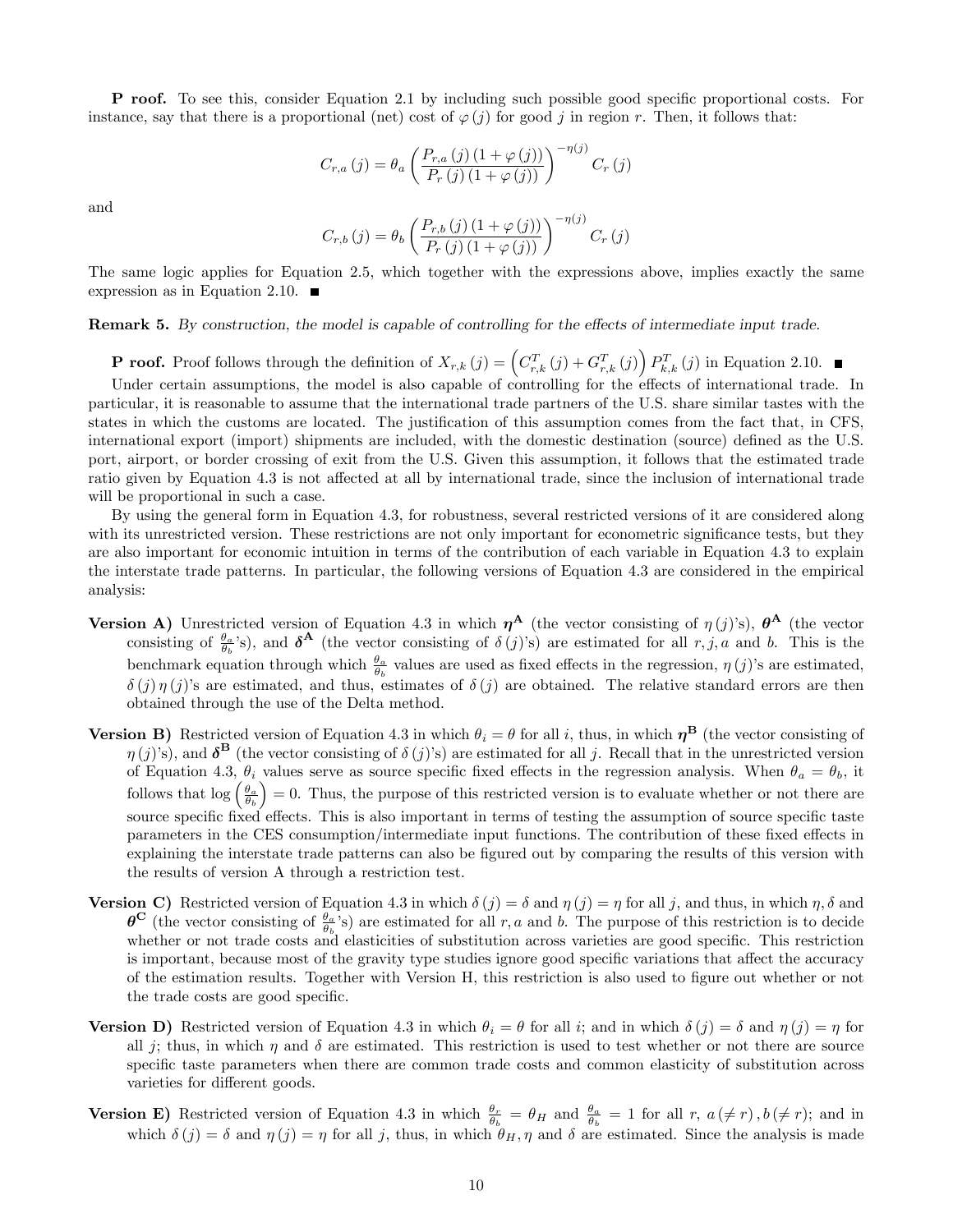for a typical region  $r, \frac{\theta_r}{\theta_b} = \theta_H$  and  $\frac{\theta_a}{\theta_b} = 1$  together mean that the goods purchased within a region are different from the goods imported from other regions, i.e., the so-called *home-bias*. Together with  $\delta(j) = \delta$ and  $\eta(j) = \eta$ , the main purpose of this restriction is to find whether or not there is any home-bias, even at the intranational level, when trade costs and elasticities of substitution across varieties are the same across goods.

- **Version F**) Restricted version of Equation 4.3 in which  $\frac{\theta_r}{\theta_b} = \theta_H$  and  $\frac{\theta_a}{\theta_b} = 1$  for all r,  $a(\neq r)$ ,  $b(\neq r)$ ; thus, in which  $\theta_H, \eta^{\mathbf{F}}$  (the vector consisting of  $\eta(j)$ 's) and  $\delta^{\mathbf{F}}$  (the vector consisting of  $\delta(j)$ 's) are estimated for all j. This is the same as version E except that trade costs are now good specific. Thus, the main purpose of this restriction is to find whether or not there is any home-bias, even at intranational level, when elasticities of substitution across varieties, and trade costs are good specific.
- **Version G)** Restricted version of Equation 4.3 in which  $A_a(j) = A_b(j)$  for all j (which is equivalent, since we talk about the ratios, saying that  $A_i(j) = A$  for all i and j); thus, in which  $\eta^{\mathbf{G}}\delta^{\mathbf{G}}$  (the vector consisting of  $\eta(j)\delta(j)$ s) and  $\theta^{\mathbf{G}}$  (the vector consisting of  $\frac{\theta_a}{\theta_b}$ s) are estimated. The purpose of this restriction is to evaluate whether the technology levels are region specific or country specific.
- Version H) Restricted version of Equation 4.3 in which  $\eta(j) = \eta$  for all j, thus, in which  $\eta$ ,  $\theta^{\mathbf{A}}$  (the vector consisting of  $\frac{\theta_a}{\theta_b}$ 's), and  $\delta^A$  (the vector consisting of  $\delta(j)$ 's) are estimated for all r, j, a and b. The purpose of this restriction is to decide whether or not the elasticity of substitution across varieties is good specific. This restriction is important, because most of the gravity type studies ignore good specific  $\eta(j)$ 's which affect the accuracy of the estimation results.

#### 4.2. Aggregate Level Trade Estimation

This subsection introduces the methodology to estimate Equation 2.13 that is tested using bilateral trade data at the aggregate level and the estimation results of the disaggregate level trade estimation. Analogous to the disaggregate level trade equation, although Equation 2.13 holds on average, it doesn't hold for each bilateral trade ratio. Therefore, it is assumed that there is an error term associated with each ratio, which implies that:

$$
\frac{X_r(j)}{X_r(k)} = \frac{\gamma_j}{\gamma_k} \left( \frac{\left(\frac{\eta(j)}{\eta(j)-1}\right) \left(\sum_i \beta_r \theta_i D_{r,i}^{\delta(j)} \left(A_i(j)\right)^{\eta(j)-1}\right)^{\frac{1}{1-\eta(j)}}}{\left(\frac{\eta(k)}{\eta(k)-1}\right) \left(\sum_i \beta_r \theta_i D_{r,i}^{\delta(k)} \left(A_i(k)\right)^{\eta(k)-1}\right)^{\frac{1}{1-\eta(k)}}} \right)^{1-\varepsilon} + \mu_{r,j,k}
$$

where  $E$  $\sqrt{ }$  $\mu_{r,j,k}$  $\begin{array}{c} \hline \rule{0pt}{2.5ex} \\[-2pt] \rule{0pt}{2.5ex} \end{array}$  $\gamma_j$  $\frac{\gamma_j}{\gamma_k}, \frac{\left(\frac{\eta(j)}{\eta(j)-1}\right)\left(\sum_i \beta_r \theta_i D_{r,i}^{\delta(j)}(A_i(j))^{\eta(j)-1}\right)^{\frac{1}{1-\eta(j)}}}{\left(\frac{\eta(k)}{\eta(k)}\right)\left(\sum_i \beta_i \theta_i D_{\delta}(k) (A_i(k))^{\eta(k)-1}\right)^{\frac{1}{1-\eta(k)}}}$  $\frac{\eta(k)}{\eta(k)-1}\Bigl(\sum_i \beta_r \theta_i D_{r,i}^{\delta(k)} (A_i(k))^{\eta(k)-1} \Bigr)^{\tfrac{1}{1-\eta(k)}}$ 1  $= 0$ . This can be rewritten as:

$$
\frac{X_r(j)}{X_r(k)} = \frac{\gamma_j}{\gamma_k} \left( \frac{\left(\frac{\eta(j)}{\eta(j)-1}\right) \left(\sum_i \beta_r \theta_i D_{r,i}^{\delta(j)} \left(A_i(j)\right)^{\eta(j)-1}\right)^{\frac{1}{1-\eta(j)}}}{\left(\frac{\eta(k)}{\eta(k)-1}\right) \left(\sum_i \beta_r \theta_i D_{r,i}^{\delta(k)} \left(A_i(k)\right)^{\eta(k)-1}\right)^{\frac{1}{1-\eta(k)}}} \right)^{1-\varepsilon} v_{r,j,k}
$$
\n(4.4)

where

$$
\upsilon_{r,j,k} = 1 + \frac{\mu_{r,j,k}}{\gamma_i} \left( \frac{\left(\frac{\eta(j)}{\eta(j)-1}\right) \left(\sum_i \beta_r \theta_i D_{r,i}^{\delta(j)} (A_i(j))^{\eta(j)-1}\right)^{\frac{1}{1-\eta(j)}}}{\left(\frac{\eta(k)}{\eta(k)-1}\right) \left(\sum_i \beta_r \theta_i D_{r,i}^{\delta(k)} (A_i(k))^{\eta(k)-1}\right)^{\frac{1}{1-\eta(k)}}} \right)^{1-\varepsilon} \tag{4.5}
$$

and E  $\sqrt{ }$  $v_{r,j,k}$  $\begin{array}{c} \begin{array}{c} \begin{array}{c} \begin{array}{c} \end{array} \\ \end{array} \end{array} \end{array}$  $\gamma_j$  $\frac{\gamma_j}{\gamma_k}, \frac{\left(\frac{\eta(j)}{\eta(j)-1}\right)\left(\sum_i \beta_r \theta_i D_{r,i}^{\delta(j)}(A_i(j))^{\eta(j)-1}\right)^{\frac{1}{1-\eta(j)}}}{\left(\frac{\eta(k)}{\eta(k)-1}\right)\left(\sum_i \beta_i D_{r,i}^{\delta(k)}(A_i(j))^{\eta(k)-1}\right)^{\frac{1}{1-\eta(k)}}}$  $\sqrt{\frac{\eta(k)}{\eta(k)-1}}\Bigl(\sum_i \beta_r \theta_i D_{r,i}^{\delta(k)} (A_i(k))^{\eta(k)-1} \Bigr)^{\tfrac{1}{1-\eta(k)}}$ 1 = 1. Taking the log of both sides in Equation 4.4 results in the following log-linear expression for the bilateral disaggregate level trade ratios:

$$
\log\left(\frac{X_r\left(j\right)}{X_r\left(k\right)}\right) = \log\left(\frac{\gamma_j}{\gamma_k}\right) + \left(1 - \varepsilon\right)\log\left(\frac{\left(\frac{\eta(j)}{\eta(j)-1}\right)\left(\sum_i \beta_r \theta_i D_{r,i}^{\delta(j)} \left(A_i\left(j\right)\right)^{\eta(j)-1}\right)^{\frac{1}{1-\eta(j)}}}{\left(\frac{\eta(k)}{\eta(k)-1}\right)\left(\sum_i \beta_r \theta_i D_{r,i}^{\delta(k)} \left(A_i\left(k\right)\right)^{\eta(k)-1}\right)^{\frac{1}{1-\eta(k)}}}\right) + \log(v_{r,j,k})\tag{4.6}
$$

To obtain a consistent estimator of the slope parameters by the OLS, it is assumed that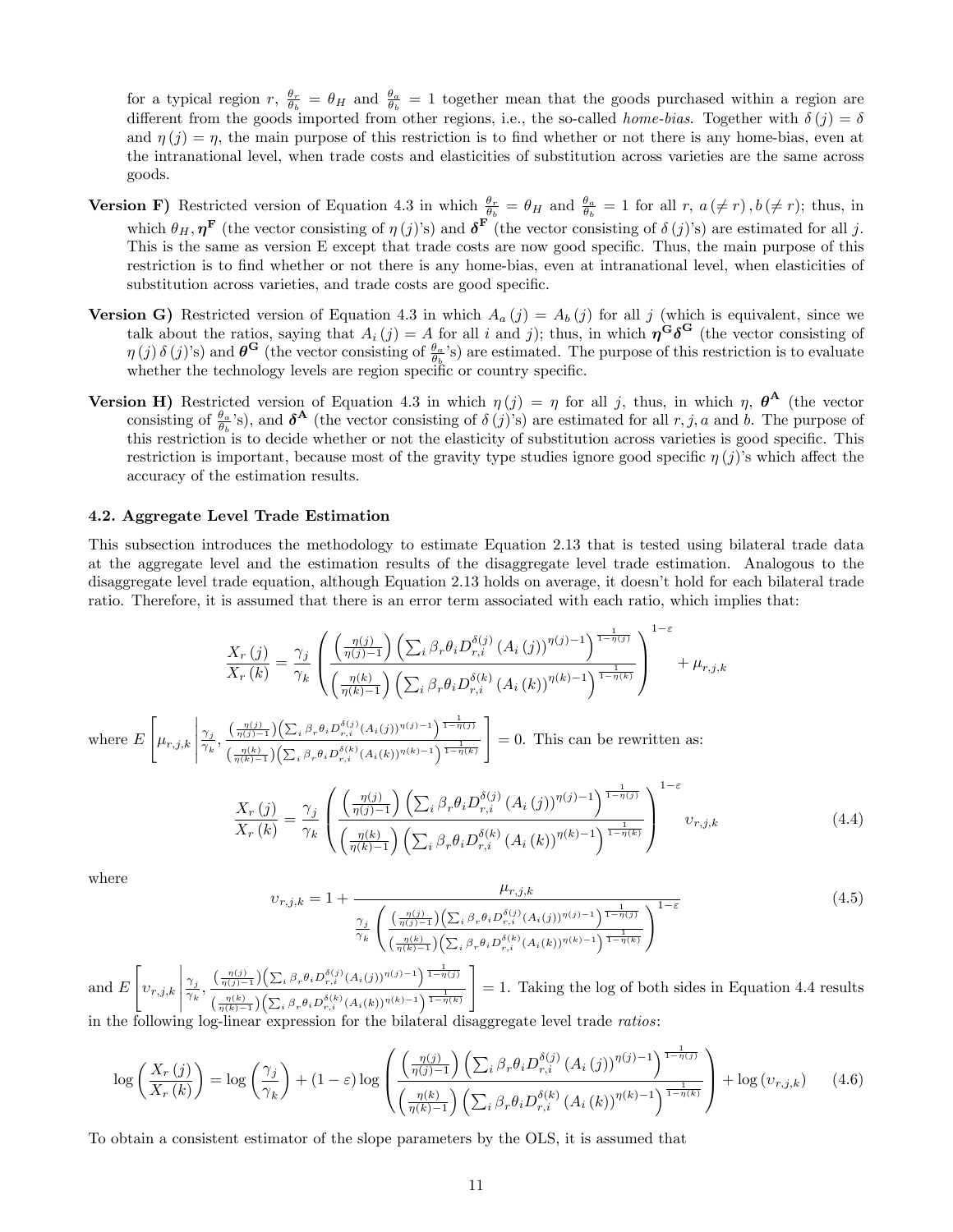$$
E\left[\log(v_{r,j,k})\middle|\frac{\gamma_j}{\gamma_k},\frac{\left(\frac{\eta(j)}{\eta(j)-1}\right)\left(\sum_i \beta_r \theta_i D_{r,i}^{\delta(j)}(A_i(j))^{\eta(j)-1}\right)^{\frac{1}{1-\eta(j)}}}{\left(\frac{\eta(k)}{\eta(k)-1}\right)\left(\sum_i \beta_r \theta_i D_{r,i}^{\delta(k)}(A_i(k))^{\eta(k)-1}\right)^{\frac{1}{1-\eta(k)}}}\right]\right]
$$
 does not depend on the regressors. Because of Equa-

tion 4.5, this condition is met only if  $\mu_{r,j,k}$  can be written as follows:

$$
\mu_{r,j,k} = \frac{\gamma_j}{\gamma_k} \left( \frac{\left(\frac{\eta(j)}{\eta(j)-1}\right) \left(\sum_i \beta_r \theta_i D_{r,i}^{\delta(j)} \left(A_i(j)\right)^{\eta(j)-1}\right)^{\frac{1}{1-\eta(j)}}}{\left(\frac{\eta(k)}{\eta(k)-1}\right) \left(\sum_i \beta_r \theta_i D_{r,i}^{\delta(k)} \left(A_i(k)\right)^{\eta(k)-1}\right)^{\frac{1}{1-\eta(k)}}} \right)^{1-\varepsilon} \xi_{r,j,k}
$$

where  $\xi_{r,j,k}$  is a random variable statistically independent of the regressors. In such a case,  $v_{r,j,k} = 1 + \xi_{r,i,k}$  and therefore is statistically independent of the regressors, implying that  $E$  $\sqrt{ }$  $\log\left(v_{r,j,k}\right)$  $\begin{array}{c} \begin{array}{c} \begin{array}{c} \begin{array}{c} \end{array}\\ \end{array} \end{array} \end{array} \end{array}$  $\gamma_j$  $\frac{\gamma_j}{\gamma_k}, \frac{\left(\frac{\eta(j)}{\eta(j)-1}\right)\left(\sum_i \beta_r \theta_i D_{r,i}^{\delta(j)}(A_i(j))^{\eta(j)-1}\right) \frac{1}{1-\eta(j)}}{\left(\frac{\eta(k)}{\eta(k)-1}\right)\left(\sum_i \beta_i \theta_i D_{r,i}^{\delta(k)}(A_i(j))^{\eta(k)-1}\right) \frac{1}{1-\eta(k)}}$  $\frac{\eta(k)}{\eta(k)-1}\Bigl(\sum_i \beta_r \theta_i D_{r,i}^{\delta(k)} (A_i(k))^{\eta(k)-1} \Bigr)^{\tfrac{1}{1-\eta(k)}}$ 1 is a constant. As in the disaggregate level analysis, for robustness, in addition to the OLS regression, the assumption of E  $\sqrt{ }$  $\log\left(v_{r,a,b,j}\right)$  $\begin{array}{c} \begin{array}{c} \begin{array}{c} \begin{array}{c} \end{array} \\ \end{array} \end{array} \end{array}$  $\gamma_j$  $\frac{\gamma_j}{\gamma_k}, \frac{\left(\frac{\eta(j)}{\eta(j)-1}\right)\left(\sum_i \beta_r \theta_i D_{r,i}^{\delta(j)}(A_i(j))^{\eta(j)-1}\right)^{\frac{1}{1-\eta(j)}}}{\left(\frac{\eta(k)}{\eta(k)-1}\right)\left(\sum_i \beta_i D_{r,i}^{\delta(k)}(A_i(j))^{\eta(k)-1}\right)^{\frac{1}{1-\eta(k)}}}$ 1

 $\sqrt{\frac{\eta(k)}{\eta(k)-1}}\Bigl(\sum_i {\beta}_r \theta_i D_{r,i}^{\delta(k)} (A_i(k))^{\eta(k)-1} \Bigr)^{\tfrac{1}{1-\eta(k)}}$ considering a PPML regression in the empirical analys

not depending on the regressors is relaxed by

In the estimation, only one OLS (or PPML) regression is employed for the pooled sample by including relevant dummy variables for each  $\frac{\gamma_j}{\gamma_k}$  in Equation 4.6. After having the estimates for  $\eta(j)$ 's and  $\delta(j)$ 's coming from the disaggregate level estimation, there are data and parameters for everything in Equation 4.6 except for  $\beta_i$ 's and  $\theta_i$ 's. In particular,  $\beta_i$ 's cannot be estimated through the disaggregate level analysis, because they are cancelled out after considering trade ratios. Moreover, each and every  $\theta_i$  cannot be uniquely identified in the disaggregate level analysis due to overidentification issues. Hence, the aggregate level analysis is restricted to a special case in which  $\beta_i = \theta_i = 1$  for all i.

Although calculated  $P_i(j)$ 's are region and good specific price levels in Equation 4.6, they don't necessarily capture all the good specific fixed effects, especially the actual preferences of the individuals for specific goods. This is why good specific taste parameters (i.e.,  $\gamma_i$ 's) may play an important role in the estimation. Below, the validity of having both these fixed effects and price levels at the same time is also tested.

# 5. Empirical Results

The empirical results for disaggregate and aggregate level trade estimations are given in the following subsections. However, one more issue has to be taken care of : How should zero trade observations (i.e., the absence of trade of a particular good for a particular bilateral state pair) be included in the log-linear estimated equation? For the sensitivity of the analysis, three different approaches are employed: 1) assume that zero (trade) observations are equal to one U.S. dollar's worth; 2) assume that zero (trade) observations are equal to one U.S. cent's worth; 3) ignore the zero (trade) observations.<sup>21</sup> Although the last one will be biased toward low elasticities of substitution compared to the other two, it is worth presenting it for the sake of sensitivity. Moreover, the third approach is also used to compare the effects of using great circle distances and actual CFS distances, which is mentioned by Hillberry and Hummels (2001). The estimation based on the first approach will be presented as the Benchmark Case, and the estimation based on the others will be presented as the Sensitivity Analyses.

### 5.1. Disaggregate Level Trade Estimation Results

The disaggregate level trade estimation results for the benchmark case (i.e., the first approach in which zero trade observations are set equal to one U.S. dollar's worth) are given in Table 2. Table 2 distinguishes between different versions of the estimated equation. As described above, versions B,C,D,E, F, and H are all restricted versions of version A, and version G is a special case of version A. Thus, these restrictions can be tested, and it can be decided whether or not they are valid. The test results for these restrictions are given in Table 3. As is evident, all the restrictions are rejected according to F-test results. This suggests that Version A, which is obtained through the model, is selected among all of versions. This implies that:

 $^{21}$ Unfortunately, a tobit specificition cannot be employed to account for the zeros, because trade ratios rather than trade levels are considered. In particular, when there is a zero trade observation, then either the numerator or the denominator of the left hand side of Equation 4.3 (or both) is equal to zero. This would make the trade ratio equal to either zero or infinity (or indeterminate), and thus, employing a tobit specification would not be plausible in log terms.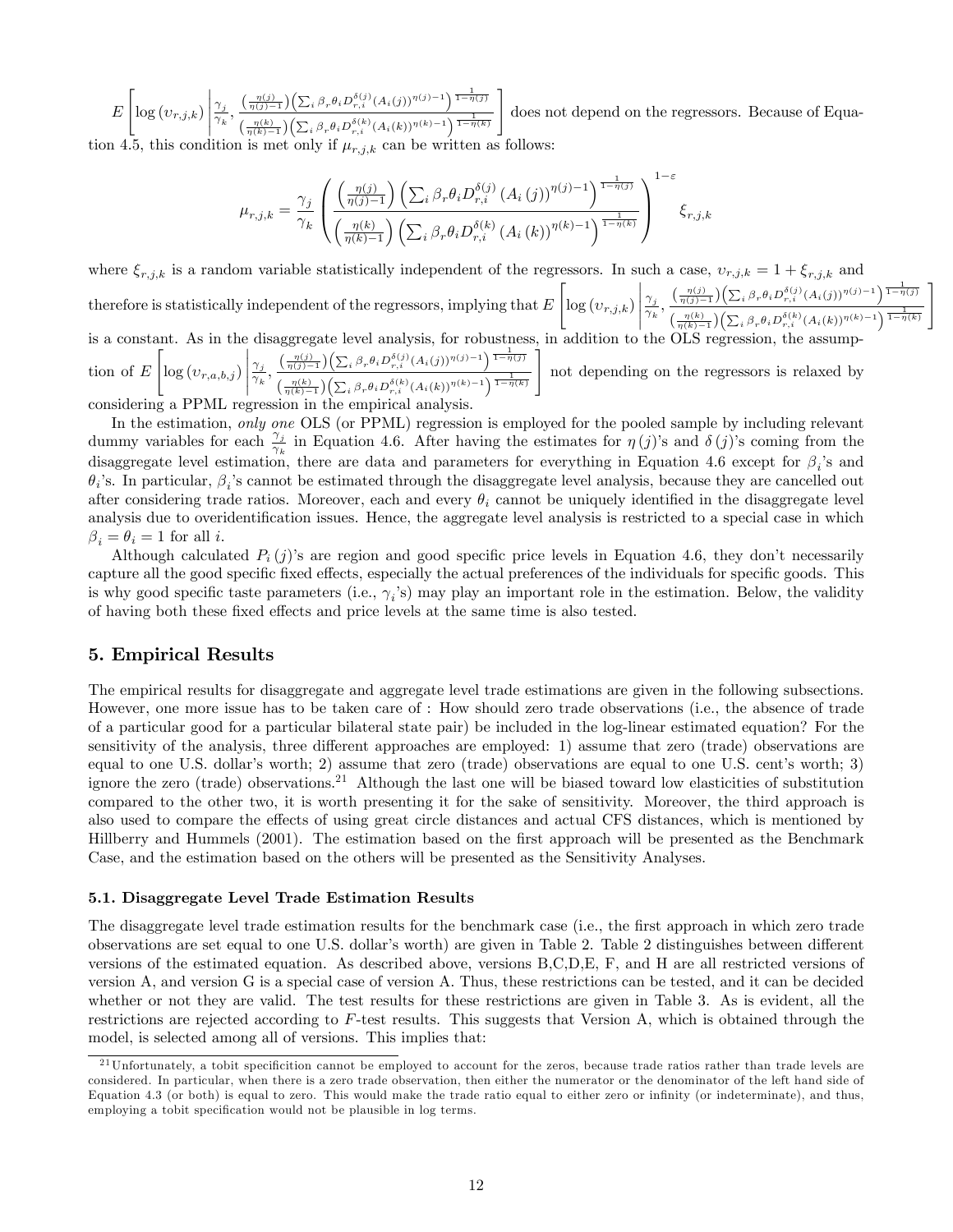- Source specific fixed effects are found to be significant in version B, which supports the assumption of source specific taste parameters in the utility function.
- Trade costs are found to be good specific in version C, which supports the assumption of good specific trade costs.
- $\bullet$  Production technology for each good is found to be region specific in version G, which further supports the model.
- $\bullet$  Elasticity of substitution across varieties is found to be good specific in version H, which supports the disaggregate level model.

As is evident by Version A in Table 2, the elasticity of substitution across regions is estimated as 5.24 on average.<sup>22</sup> Since the intranational studies within the U.S. such as Wolf (2000), Hillberry and Hummels (2001), and Millimet and Thomas (2007) use gravity equations, they cannot estimate for the elasticity of substitution and the elasticity of distance at the same time. So, the results in this paper are compared with the results in empirical international trade literature. It is found that the estimates of this paper for the elasticity of substitution are lower on average. In particular, Hummel's (2001) estimates range between 4.79 and 8.26; the estimates of Head and Ries (2001) range between 7.9 and 11.4; the estimate of Baier and Bergstrand (2001) is about 6.4; Harrigan's (1993) estimates range from 5 to 10; Feenstraís (1994) estimates range from 3 to 8.4; the estimate by Eaton and Kortum (2002) is about 9.28; the estimates by Romalis (2007) range between 6.2 and 10.9; the (mean) estimates of Broda and Weinstein (2006) range between 4 and 17.3. This difference may be due to the distinction between intranational and international data sets as well as the ignored factors in the literature such as local distribution costs, insurance costs, local taxes and intermediate input trade. Since the model of this paper controls for all of these factors, it can be claimed that we have more accurate results intranationally. Someone may claim that the difference between the estimates of this paper and the estimates in the literature may also be due to the inclusion of zero trade observations; however, as it will be shown in the sensitivity analyses below, the difference gets higher when zero trade observations are ignored, which is what the studies mentioned above actually do.

According to Version A in Table 2, the distance elasticity is estimated as 0.60 on average. This average value is higher than the distance elasticity estimates found by the literature, which are about 0.3 (see Hummels, 2001; Limao and Venables, 2001; Anderson and van Wincoop, 2004). This difference is most probably again due to using different frameworks or data sets, as well as due to the inclusion of zero (trade) observations into the analysis. The latter possibility will be tested in the sensitivity analysis below. Another possible explanation for the difference between the distance elasticity estimates of this paper and the ones in the literature may be the mode of transportation for interstate trade. In particular, it may well be the case that the interstate trade is done by air through couriers like UPS, FedEX, and so forth, while the international trade is done in transportation modes different from those. This possibility will also be considered by employing different distance measures in the sensitivity analysis below. Another reason may be the usual assumption of iceberg transport costs in the literature. As can be shown, if such an assumption is used instead of having a transportation sector, the distance elasticities would have had lower estimates.<sup>23</sup> However, since the data set of CFS provides only the income received by the exporter firms (and excludes transportation income), it is distinguished between the exporter income and the transporter income, which is against the iceberg cost assumption.

Although version A (implied by the model) is selected among all estimated versions by the restriction tests, one can still have inference from other versions. Note that versions E and F represent the cases by which we can analyze whether or not there is a home-bias. Again according to Table 2, the values for  $\theta_H$  are positive and significant, which, according to the definitions of versions  $E$  and  $F$ , suggest that there is a home-bias across the states of the U.S. This bias is estimated as 5.73 by Equation E and 2.25 by Equation F. However, since Equation E is a restricted version of Equation F, one can further test this restriction. It is found that the restriction is rejected, which means that a home-bias of 2.25 is more plausible compared to 5.73. In particular, a typical state has a taste parameter  $\theta$  for locally produced goods about 2.25 times more than imported goods. This number is very close to the intranational home-bias estimated by Hillberry and Hummels (2003) which is  $exp(0.99) = 2.69$ . Therefore, although the literature overestimates the elasticity of substitution measures and underestimates the elasticity of

 $22$ The individual estimated are available upon request. Also note that the estimates are highly significant. Moulton (1986) suggests that one should adjust the standard errors for OLS for the fact that the errors are correlated within the groups because of the common group effect. In this context, for robustness, we have also considered Moulton standard errors, and the  $(t\text{-test})$  results are almost the same. These results are also available upon request. See Moulton (1986) and Donald and Lang (2007) for the details of Moulton standard errors.

<sup>&</sup>lt;sup>23</sup>It can be shown easily that the average  $\delta(j)$  estimate given in Table 1 (i.e.,0.59) would be replaced by 0.43 under the iceberg cost assumption.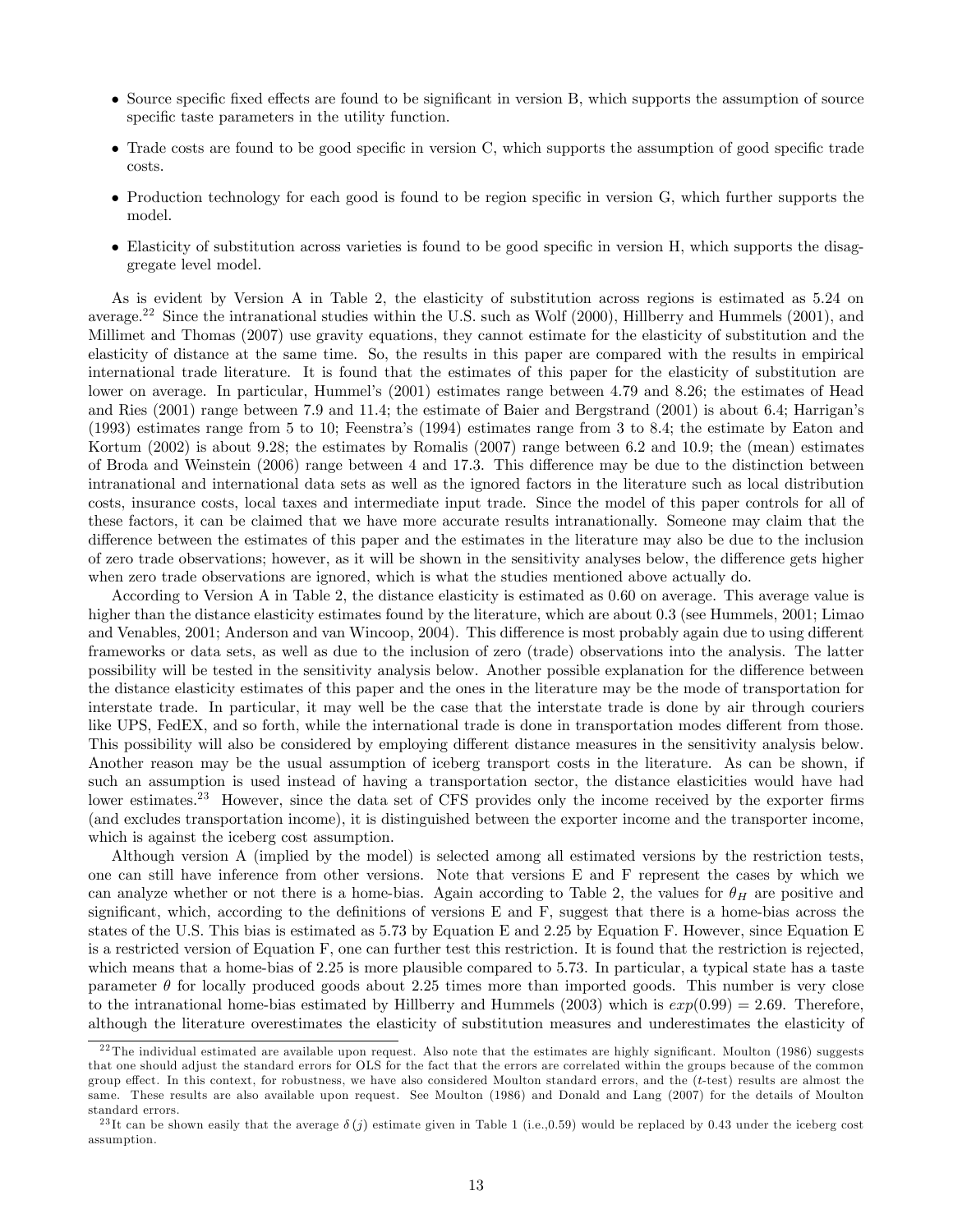distance measures with respect to our results, the measures of home-bias seem to be similar. One explanation is due to the interaction between the two elasticity measures in Equation 4.3. In particular, if two elasticity measures operate in opposite signs (i.e., if one is overestimated and the other is underestimated), then the results for the fixed effects captured by  $\theta$  values are not affected too much since two estimation errors cancel each other out to some degree.

Finally, the high adjusted  $R^2$  value of 0.42 for Equation A also supports our model. Although version A (implied by the model) is selected among all estimated versions by our signiÖcance tests, the contribution of each variable in Equation 4.3 can still be compared, in terms of explaining interstate trade patterns, by considering the adjusted  $R^2$ values of each version. In particular, the highest difference of adjusted  $R^2$  values takes place between versions A and  $D&E$ , which means that source specific fixed effects and good specific trade costs together play an important role in the estimations. The second highest difference of adjusted  $R^2$  values takes place between versions A and B&F. which means that source specific fixed effects are significant individually. The third highest difference of adjusted  $R<sup>2</sup>$  values takes place between versions A and C, which means that good specific trade costs are also significant individually. Finally, the lowest difference of adjusted  $R^2$  values takes place between versions A, G and H, which means that good and region specific technology parameters and elasticities of substitution across goods, besides the source specific fixed effects, play a lesser role compared to other parameters, which is reasonable since the empirical analysis is achieved within a highly integrated economy, the U.S.

#### 5.1.1. Sensitivity Analyses

In order to support test the validity of the empirical results, four sensitivity analyses are employed in this section. The first two are related to zero (trade) observations, the third one is related to distance measures, and the last one is related to a possible biasedness of the OLS estimator in log-linearized models.

Sensitivity Analysis  $#1$  We start the sensitivity analysis by setting zero (trade) observations equal to one U.S. centís worth. In such a case, the estimation results in Table 2 are replaced by the ones in Table 4. Note that the restrictions of versions B, C, D, E, F, G, and H can again be tested with respect to version A. The test results for these restrictions are given in Table 5. As is evident, all the restrictions are again rejected according to our  $F$ -test results. This suggests that version A is again selected among all equations. The high adjusted  $R^2$  value of 0.40 for Equation A again supports the model.

As is evident by Version A in Table 4, the elasticity of substitution is estimated as 6.27 on average. Although this average value is slightly higher than the ones in our benchmark case, they are still lower than the estimates in the literature on average. $^{24}$ 

The distance elasticity is estimated as 0.61 on average, which is very close to the initial estimate in Table 2, yet higher than the ones in the literature.

Again according to Table 4, the values for  $\theta_H$  are positive and significant, which according to the definitions of versions E and F, suggest that there is a home-bias across the states of the U.S. After a restriction analysis between versions E and F, the restriction in E is rejected; thus, a typical state has a taste parameter  $\theta$  for locally produced goods about 1.95 times more than imported goods. This number is close to the initial estimate of 2.25 in the benchmark case.

**Sensitivity Analysis**  $#2$  For the second sensitivity analysis, the zero (trade) observations are ignored. In such a case, the estimation results in Table 2 are replaced by the ones in Table 6. The restrictions of versions B, C, D, E, F, G, and H are again tested with respect to version A. The test results for these restrictions are given in Table 7. As is evident, all the restrictions are again rejected according to F-test results. This suggests that version A is again selected among all equations. The high adjusted  $R^2$  value of 0.60 for Equation A again supports the model.

This time, according to Version A in Table 6, the elasticity of substitution is estimated as 2.70 on average. This average value is very low compared to the studies mentioned above even though they also ignore zero trade observations (as in this subsection). We had given possible explanations for this difference above, so we won't repeat them here.

The distance elasticity is estimated as 0.37 on average. Although this average value is closer to the distance elasticity estimates in the literature (that we mentioned above, which are about 0.3), it is still relatively higher. Thus, the difference between the first two estimates of distance elasticities (i.e., the estimates in the benchmark case and the Örst sensitivity analysis) and the estimates in the literature can, to some degree, be explained by the

 $^{24}$ Even if we set zero trade observations equal to 0.01 U.S. cent worth, the elasticity of substitution is estimated as 6.50 on average.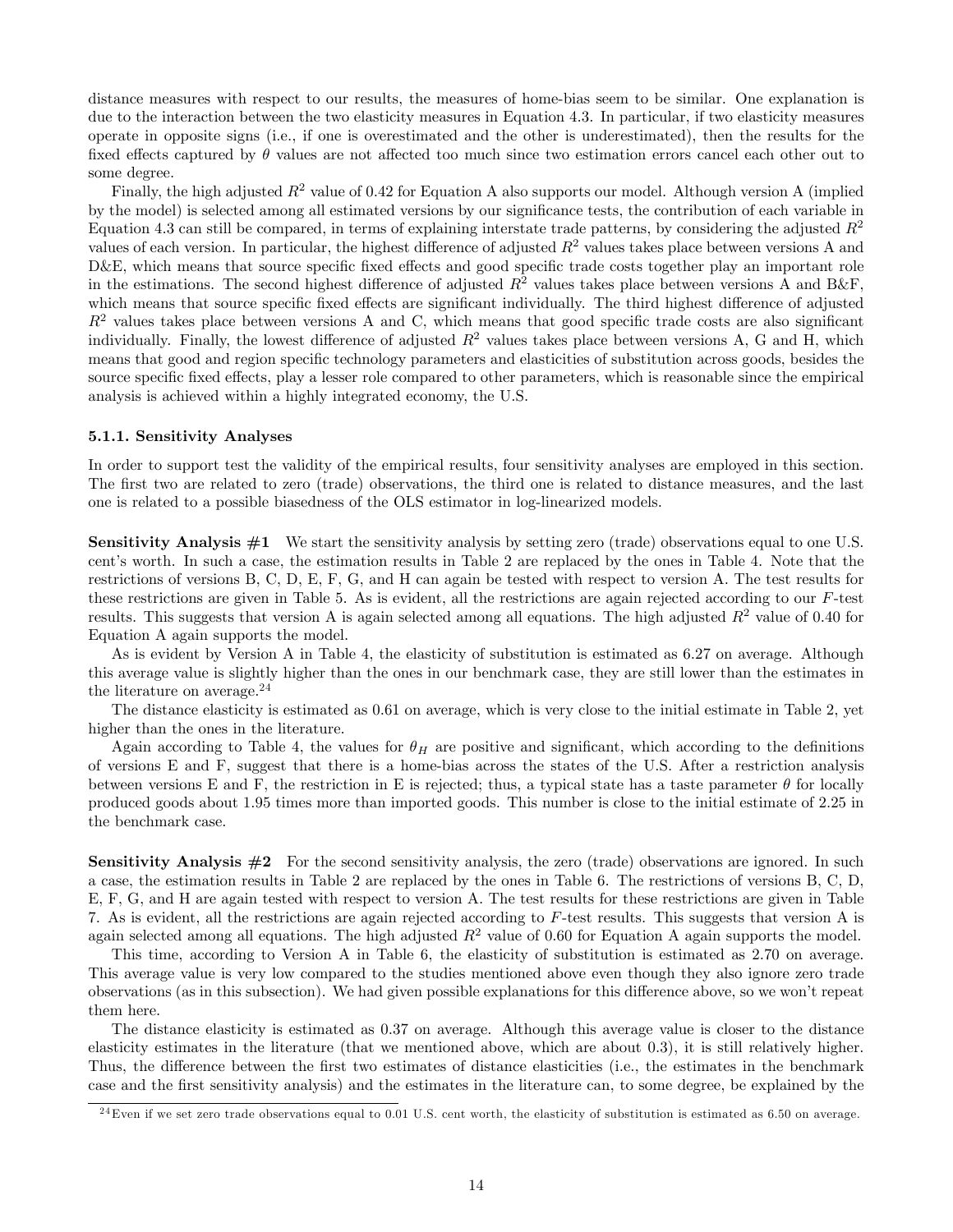inclusion of zero (trade) observations in the first two estimations. Nevertheless, the difference doesn't disappear completely.

According to Table 6, the values for  $\theta_H$  are again positive and significant, which according to the definitions for Equations E and F, suggest that there is a home-bias across the states of the U.S. In particular, a typical state has a taste parameter  $\theta$  for locally produced goods about 1.93 times more than imported goods after testing for the restriction between Equations E and F and rejecting it. This number is lower compared to our initial estimates and the estimates of Hillberry and Hummels (2003).

Sensitivity Analysis #3 Until now, great circle distances have been used in the estimations, because average distance measures are not provided by CFS for zero (trade) observations. However, as is shown by Hillberry and Hummels (2001), using great circle distances, instead of actual distances provided by CFS, may overstate the distance measure as in Wolf (2000). In one of the remarks, we had claimed that we already control for this issue by taking the ratio of imports as the dependent variable. Moreover, the coefficient of correlation between the great circle distances and actual distances provided by CFS is calculated as 0:98, after ignoring zero trade observations. Nevertheless, as the third sensitivity analysis, the sensitivity analysis  $#2$  is repeated, this time using the average distance measure provided by CFS instead of the great circle distance measure that has been used until now. In this way, the effects of great circle distances and the CFS distances can be compared.

When CFS distances are used, the estimation results of sensitivity analysis  $\#2$  given in Table 6 are replaced by the ones in Table 8. The restrictions of versions B, C, D, E, F, G, and H are again tested with respect to version A. The test results for these restrictions are given in Table 9. As is evident, all the restrictions are again rejected according to F-test results. This suggests that version A is again selected among all equations. The high adjusted  $R^2$  value of 0.60 for Equation A again supports the model.

As is evident by Version A in Table 8, the elasticity of substitution is estimated as 2.74 on average. The distance elasticity is estimated as 0.38 on average. All of these estimates are very close to the ones presented for Sensitivity Analysis #2.

According to Table 8, the values for  $\theta_H$  are again positive and significant, which, according to the definitions of Equations E and F, suggest that there is a home-bias across the states of the U.S. In particular, a typical state has a taste parameter  $\theta$  for locally produced goods about 2.03 times more than imported goods after testing for the restriction between Equations E and F, and rejecting it. Although this number is close to our initial estimates, it is slightly higher compared to Table 6.

Overall, the numbers in Table 6 and Table 8 are not significantly different from each other. This result supports the claim that overstating distances mentioned by Hillberry and Hummels (2001) is already controlled for in this paper.

**Sensitivity Analysis**  $#4$  For the last sensitivity analysis, the benchmark case and the first three sensitivity analyses are repeated by using Poisson Pseudo-Maximum Likelihood (PPML) estimator. As Santos Silva and Tenreyro (2006), and Henderson and Millimet (2008) suggest, under heteroskedasticity, the parameters of loglinearized models estimated by OLS may lead to biased estimates; thus, PPML should be used. To show this, Equation 4.3 can be written as follows:

$$
\frac{X_{r,a}(j)}{X_{r,b}(j)} = \exp\left(\log\left(\frac{\theta_a}{\theta_b}\right) + (\eta(j) - 1)\log\left(\frac{A_a(j)}{A_b(j)}\right) + \delta(j)\eta(j)\log\left(\frac{D_{r,b}}{D_{r,a}}\right)\right)v_{r,a,b,j} \tag{5.1}
$$

Assuming  $E[v_{r,a,b,j}|\frac{\theta_a}{\theta_b}, \frac{A_a(j)}{A_b(j)}]$  $\frac{A_a(j)}{A_b(j)}, \frac{D_{r,b}}{D_{r,a}}$  $\left[\frac{D_{r,b}}{D_{r,a}}\right] = 1$ , then Equation 5.1 may be estimated consistently using the Poisson Pseudo-Maximum Likelihood (PPML) estimator (see Santos Silva and Tenreyro, 2006). Since Version A has been chosen among all versions earlier, we repeat our analysis only for Version A here. The results are given in Table 10.

As is evident, the (average) elasticity of substitution across varieties  $\eta$  ranges between 2.17 and 2.63, and the (average) elasticity of distance  $\delta$  ranges between 0.30 and 0.59, which are both consistent with our earlier claim that our  $\eta$  estimates are lower than and our  $\delta$  estimates are higher than the ones in the international trade literature.

#### 5.2. Aggregate Level Trade Estimation Results

The aggregate level trade estimation results are given in Table 11. As in the disaggregate level analysis, four different approaches with two different estimation methods, OLS and PPML are considered. As is evident, the elasticity of substitution across goods is estimated as 1:38 by OLS (respectively, 2:19 by PPML) in the benchmark case, which is the one that sets zero trade observations equal to one U.S. dollar's worth. When zero trade observations are set equal to one U.S. centís worth, the elasticity of substitution across goods is estimated as 1:27 by OLS (respectively,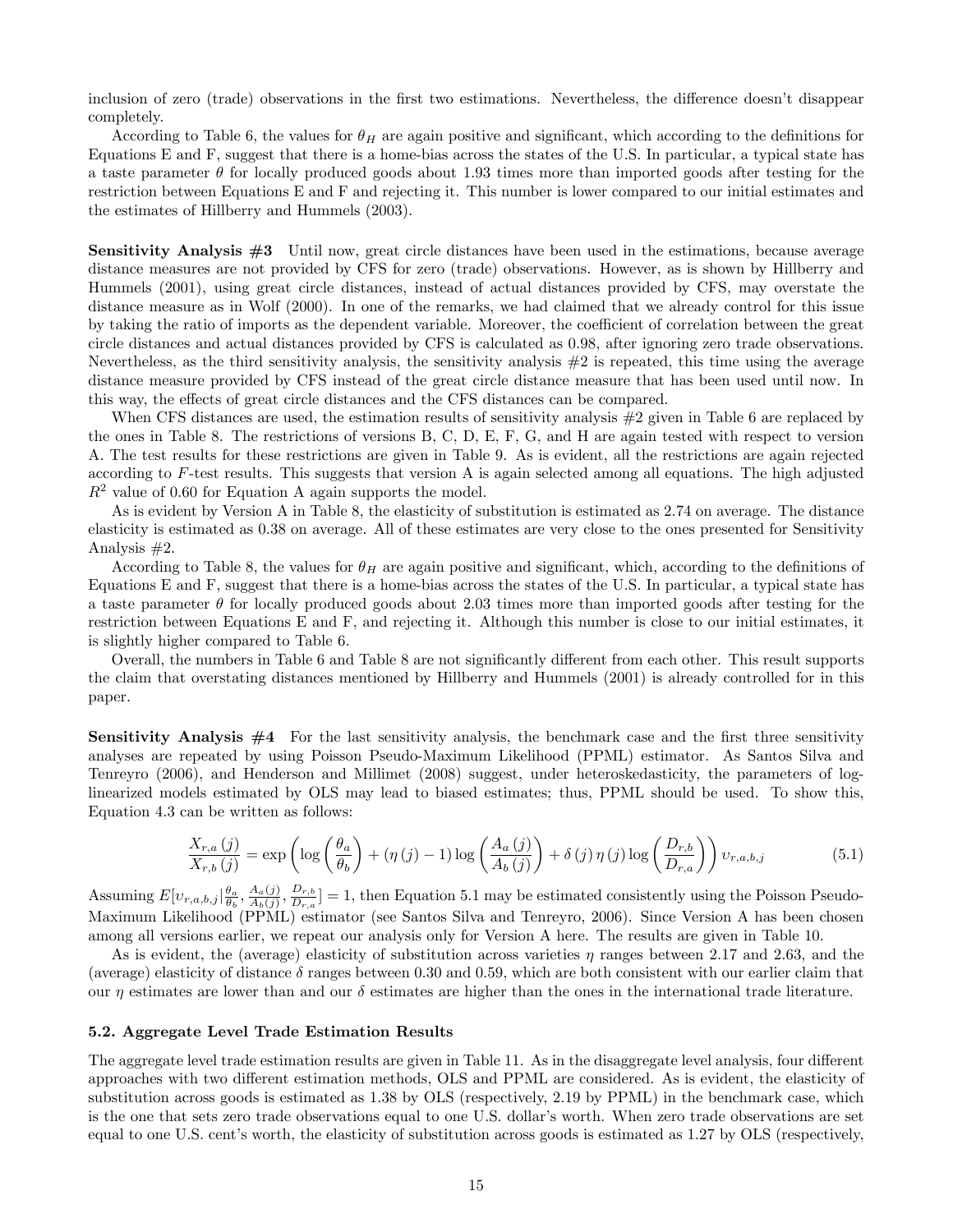2:19 by PPML). When zero trade observations are ignored, it is estimated as 1:95 by OLS (respectively, 2:44 by PPML). Finally, when CFS distance measures are used instead of great circle distances, it is estimated as 1:92 by OLS (respectively, 2:97 by PPML).

Although the estimates of  $\varepsilon$  are lower than the elasticity of substitution across varieties estimates (i.e.,  $\eta(j)$ 's), as expected, according to OLS estimator, they are very close to each other according to PPML estimator. This result is consistent with the view that when goods are aggregated, the elasticity of substitution across them decreases. Nevertheless, these numbers are signiÖcantly lower than the estimates in the literature that were discussed above. As in the disaggregate level analysis, we claim that this difference may be due to distinction between intranational and international data sets as well as the ignored factors in the literature such as local distribution costs, insurance costs, local taxes and intermediate input trade. Since the model of this paper controls for all of these factors, we claim that we have more accurate results intranationally. The results are further supported by several sensitivity analyses with high explanatory powers.<sup>25</sup>

# 6. Conclusions

This paper has introduced a partial equilibrium model to find motivations for bilateral trade ratios across regions. It is shown that a region imports more goods from the higher technology regions and fewer goods from the more distant regions, subject to an elasticity of substitution across varieties. Moreover, a region imports more of a good, of which price is lower, subject to an elasticity of substitution across goods. When bilateral trade is estimated in ratio form (rather than in levels), the model of this paper has several empirical and analytical benefits compared to the gravity models, which are explained in details in the text. Thanks to the disaggregate (state) level data set combined from the Commodity Flow Survey and the U.S. Census Bureau, it is found that the simple model of this paper is capable of explaining the interstate trade patterns within the U.S. It is also shown that the elasticity of substitution measures are overestimated in the literature, while the elasticity of distance measures (thus, trade costs) are underestimated in the literature relative to the estimates of this paper.

It has been also shown that source specific fixed effects and good specific taste parameters are important for bilateral trade patterns, which are usually ignored in the literature. Moreover, elasticities of substitution across varieties and trade costs are good specific, which is not a considered fact in most of the aggregate level gravity type studies. Besides, production technology for each good is found to be region specific rather than country specific. Several sensitivity analyses support these results.

The best strategy for possible future research would be to extend the model of this paper toward explaining international trade patterns. Such an analysis would be more convenient with a general equilibrium framework, although a partial equilibrium framework was sufficient for this paper.

<sup>&</sup>lt;sup>25</sup>We have also tested different restricted versions of Equation 4.6, such as common  $\gamma$ 's or common  $P_i(j)$ 's, in our aggregate level analysis. We find that none of the restrictions are valid, and therefore Equation 4.6 is selected among all versions. These restriction test results are available upon request.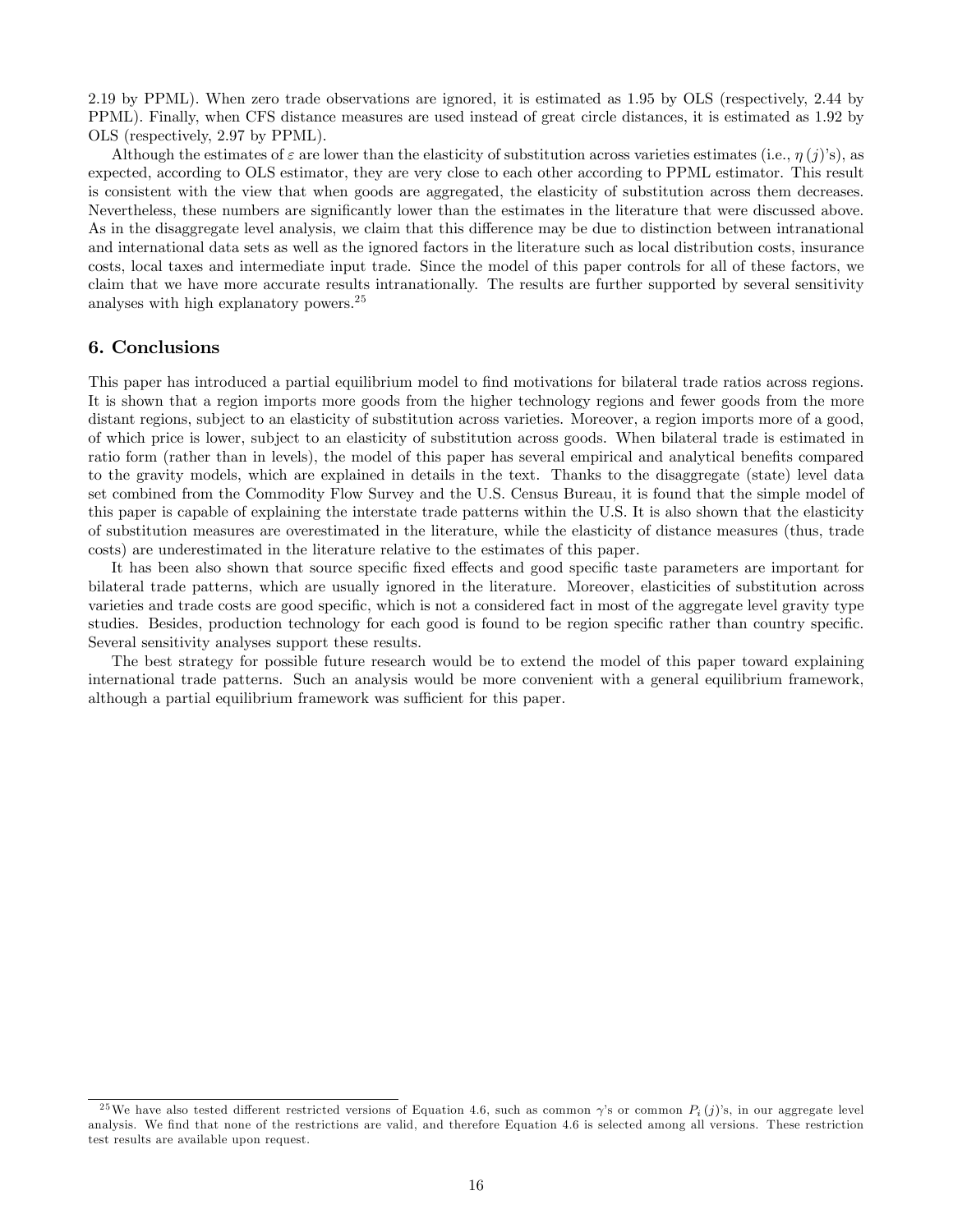# References

- [1] Achen, C.H., (1982), "Interpreting and Using Regression", Sage Publications, Beverly Hills, California.
- [2] Alvarez, Fernando and Lucas, Robert Jr., (2007), "General equilibrium analysis of the Eaton-Kortum model of international trade," Journal of Monetary Economics, 54(6): 1726-1768.
- [3] Anderson, J.E., (1979), "A Theoretical Foundation for the Gravity Equation", American Economic Review, 69(1): 106-116.
- [4] Anderson, J.E., and Wincoop, E.V., (2003), "Gravity with Gravitas: A Solution to the Border Puzzle", American Economic Review, 93(1): 170-192.
- [5] Anderson, J.E., and Wincoop, E.V., (2004), "Trade Costs", Journal of Economic Literature, 42: 691-751.
- [6] Bergstrand, J.H., (1985), "The Gravity Equation in International Trade: Some Microeconomic Foundations and Empirical Evidence", The Review of Economics and Statistics, 67(3): 474-481.
- [7] Bergstrand, J.H., (1989), "The Generalized Gravity Equation, Monopolistic Competition, and the Factor-Proportions Theory in International Trade", The Review of Economics and Statistics, 71(1): 143-153.
- [8] Berry, W.D., Fording, R.C., and Hanson, R.L., (2003), "Cost of Living Index for the American States, 1960- 2003", Inter-University Consortium for Political and Social Research (ICPSR) Study No: 1275.
- [9] Broda, C., and Weinstein, D.E., (2006), "Globalization and the Gains from Variety", Quarterly Journal of Economics, 121(2): 541-585.
- [10] Corsetti, G., and Pesenti, P., (2005), "International Dimensions of Optimal Monetary Policy", Journal of Monetary Economics, 52: 281-305.
- [11] Deardorff, A. V. (1984): "Testing Trade Theories and Predicting Trade Flows," in Handbook of International Economics, Volume I, ed. by R. Jones and P. Kenen. Amsterdam: North-Holland.
- [12] Dixit, Avinash K. and Stiglitz, Joseph E., (1977), "Monopolistic Competition and Optimal Product Diversity", American Economic Review, 67(3): 297-308.
- [13] Donald, S.G. and Lang, K., (2007), "Inference with Difference in Differences and Other Panel Data", Review of Economics and Statistics, 89(2): 221-233
- [14] Dornbusch, R., Fischer, S., and Samuelson, P.A., (1977), "Comparative Advantage, Trade, and Payments in a Ricardian Model with a Continuum of Goods", The American Economic Review, 67(5): 823-839. .
- [15] Dornbusch, R., Fischer, S., and Samuelson, P.A., (1980), "Heckscher-Ohlin Trade Theory with a Continuum of Goods", Quarterly Journal of Economics, 95(2): 203-224.
- [16] Eaton, J., and Kortum, S., (2002), "Technology, Geography and Trade", Econometrica, 70(5): 1741-1779.
- [17] Erceg, C.J., Henderson, D.W., and Levin A.T., (2000), "Optimal Monetary Policy with Staggered Wage and Price Contracts", Journal of Monetary Economics, 46: 281-313.
- [18] Evenett, S. J., and W. Keller (2002): "On Theories Explaining the Success of the Gravity Equation," Journal of Political Economy,  $110$ ,  $281-316$ .
- [19] Gali, J. and Monacelli, T., (2005), "Monetary Policy and Exchange Rate Volatility in a Small Open Economy", Review of Economic Studies, 72: 707-734.
- [20] Gallaway, Michael P. , McDaniel, Christine A., and Rivera, Sandra A., (2003), "Short-run and long-run industry-level estimates of U.S. Armington elasticities", North American Journal of Economics and Finance 14: 49–68
- [21] Grossman, G. M., and E. Helpman (1995): "Technology and Trade," in The Handbook of International Economics, Volume III, ed. by G. M. Grossman and K. Rogoff. Amsterdam: North-Holland.
- [22] Grossman, G., (1998), "Comment on Deardorff", in The Regionalization of the World Economy. J.A. Frankel, ed. Chicago: U. Chicago Press, pp. 33–57.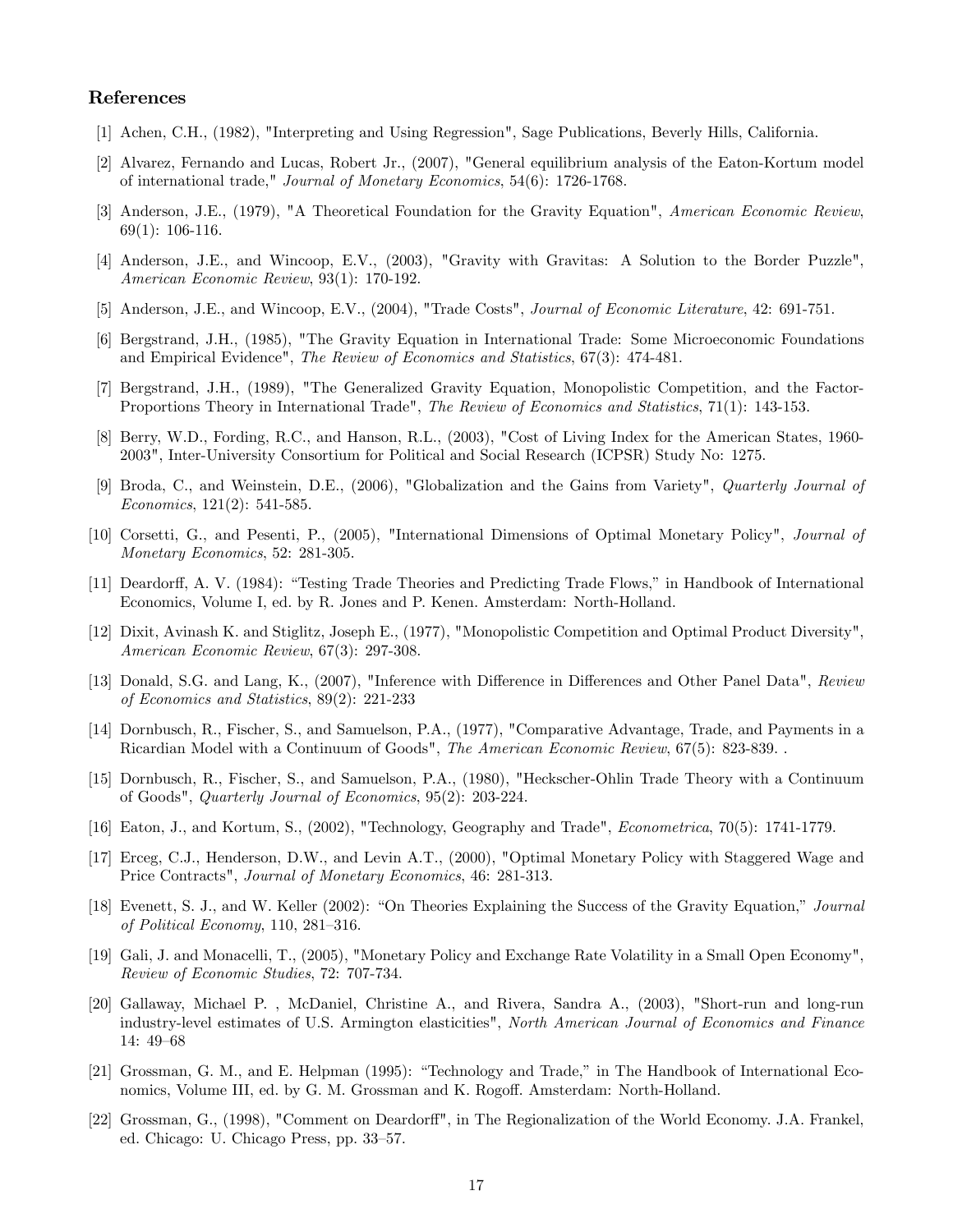- [23] Gujarati, D.N., (1995), "Basic Econometrics", McGraw-Hill, Singapore.
- [24] Harrigan, J., (1996), "Openness to Trade in Manufactures in the OECD", Journal of International Economics, 40: 23-39.
- [25] Head, K. and Ries, J., (2001), "Increasing Returns versus National Product Differentiation as an Explanation for the Pattern of U.S.-Canada Trade", American Economic Review, 91(4): 858-876.
- [26] Head, K. and Mayer, T., (2001), "Illusory Border Effects: Distance Mismeasurement Inflates Estimates of Home Bias in Trade", CEPII Working Papers 2002-01.
- [27] Helpman, E. (1987): "Imperfect Competition and International Trade: Evidence from Fourteen Industrial Countries," Journal of Japanese and International Economics, 1: 62-81.
- [28] Helpman, E., Melitz, M. and Rubinstein, Y., (2008), "Estimating Trade Flows: Trading Partners and Trading Volumes", *Quarterly Journal of Economics*,  $123(2)$ :  $441-487$ .
- [29] Henderson, D.J. and Millimet, D.L., (2008), "Is gravity linear?," Journal of Applied Econometrics, 23(2): 137-172.
- [30] Hillberry, R., and Hummels D., (2003), "Intranational Home Bias: Some Explanations", The Review of Economic and Statistics, 85(4):1089-1092.
- [31] Hummels, D., (1999), "Have International Transportation Costs Declined?", mimeo.
- [32] Hummels, D., (2001), "Toward a Geography of Trade Costs", mimeo.
- [33] Hummels, D., and J. Levinsohn (1995): "Monopolistic Competition and International Trade: Reconsidering the Evidence," Quarterly Journal of Economics, 110: 799–836.
- [34] Krugman, P., (1980), "Scale Economies, Product Differentiation, and the Pattern of Trade", American Economic Review, 70(5): 950-959.
- [35] Krugman, P., (1991), "Increasing Returns and Economic Geography", Journal of Political Economy, 99(3): 483-499.
- [36] Krugman, P. R. (1995): "Increasing Returns, Imperfect Competition, and the Positive Theory of International Trade," in The Handbook of International Economics, Volume III, ed. by G. M. Grossman and K. Rogoff. Amsterdam: North-Holland.
- [37] Krugman, P. R., and A. J. Venables (1995): "Globalization and the Inequality of Nations," Quarterly Journal of Economics,  $110: 857 - 880$ .
- [38] Lopez, Rigoberto A., Pagoulatos, Emilio, Gonzalez, Maria A., (2006), "Home bias and U.S. imports of processed food products", North American Journal of Economics and Finance 17: 363–373
- [39] Matsuyama, K., (2000), "A Ricardian Model with a Continuum of Goods under Nonhomothetic Preferences: Demand Complementarities, Income Distribution, and North-South Trade", *Journal of Political Economy*, 108(6): 1093-1120.
- [40] Millimet, D., Osang, T., (2007), "Do state borders matter for U.S. intranational trade? The role of history and internal migration", Canadian Journal of Economics, 40(1): 93-126(34).
- [41] Moulton, Brent R., (1986), "Random group effects and the precision of regression estimates," Journal of Econometrics, 32(3): 385-397.
- [42] Romalis, J., (2007), "NAFTA's and CUSFTA's Impact on International Trade", The Review of Economics and Statistics, 89(3): 416-435
- [43] Rossi-Hansberg, E., (2005), "A Spatial Theory of Trade", American Economic Review, 95(5): 1464-1491.
- [44] Santos Silva, J. M. C. and Tenreyro, S., (2006). "The Log of Gravity," The Review of Economics and Statistics, 88(4): 641-658.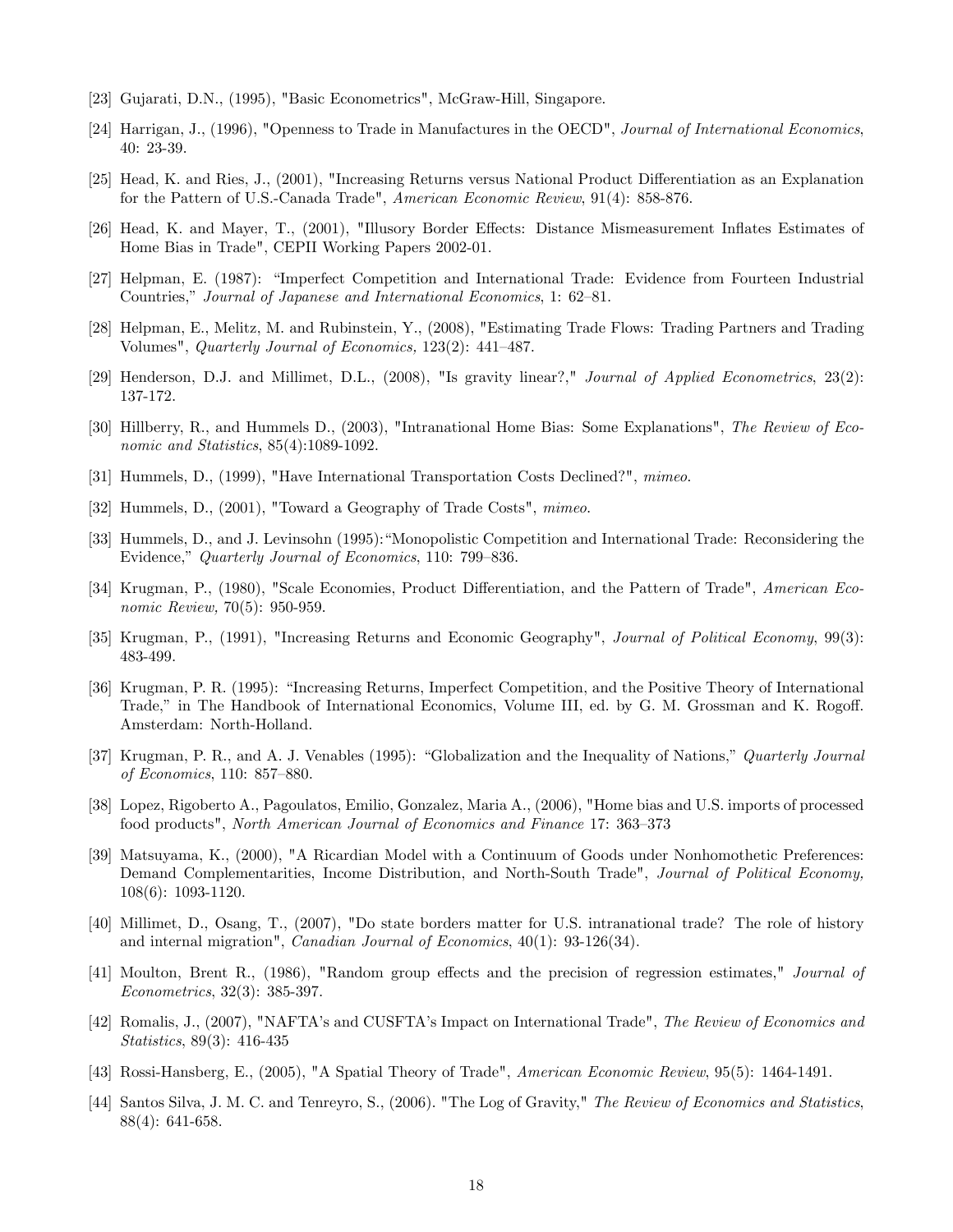- [45] Wei, SJ, (1996), "Intranational versus International Trade: How Stubborn are Nations in Global Integration?", NBER Working Paper No: 5531.
- [46] Wolf, H., (2000), "Intra-National Home Bias in Trade", Review of Economics and Statistics, 82(4): 555-563.
- [47] Yilmazkuday, H., (2008), "How Important is Technology? A Counterfactual Analysis", mimeo.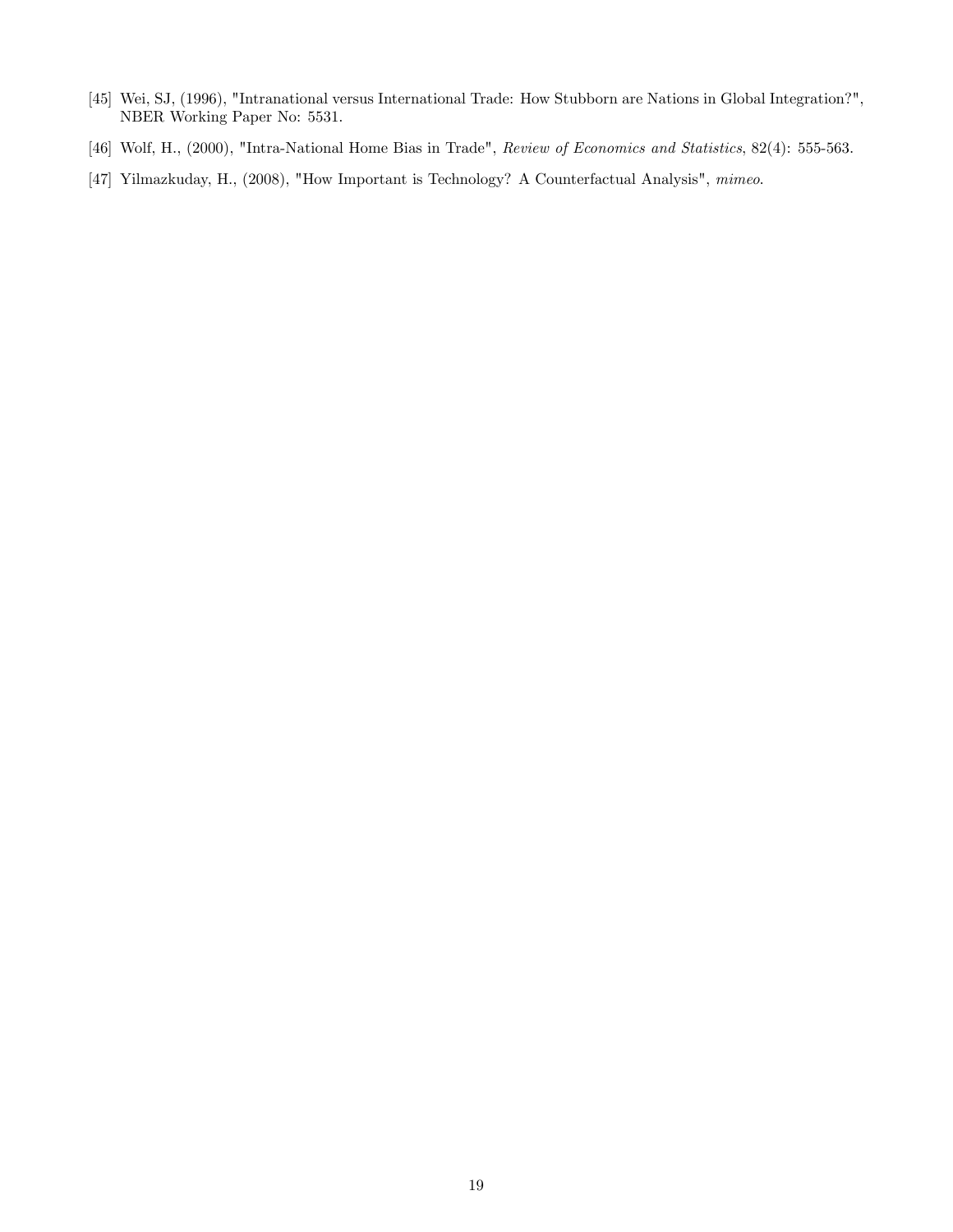| <b>SCTG</b>    | <b>NAICS</b>  | <b>SCTG</b> | <b>NAICS</b>  | <b>SCTG</b> | <b>NAICS</b>  |
|----------------|---------------|-------------|---------------|-------------|---------------|
| $\overline{2}$ | $311 - 312*$  | 17          | 324           | 31          | 327           |
| 3              | $311 - 312^*$ | 18          | 324           | 32          | $331 - 324*$  |
| 4              | $311 - 312^*$ | 19          | $324 - 325^*$ | 33          | 332           |
| $\bf 5$        | $311 - 312*$  | 20          | 325           | 34          | 333           |
| 6              | $311 - 312*$  | 21          | 325           | 35          | $334 - 335^*$ |
| 7              | $311 - 312*$  | 22          | 325           | 36          | 336           |
| 8              | $311 - 312^*$ | 23          | 325           | 37          | 336           |
| 9              | $311 - 312^*$ | 24          | 326           | 38          | 334           |
| 11             | $212**$       | 26          | 321           | 39          | 337           |
| 12             | $212**$       | 27          | 322           | 40          | 339           |
| 13             | $212**$       | 28          | 322           | 41          | $313 - 331*$  |
| 14             | $212**$       | 29          | 323           | 43          | MIX OF ALL    |
| 15             | $212**$       | 30          | 313           |             |               |
|                |               |             |               |             |               |

Table 1 - Crosswalk Between NAICS and SCTG

Notes: The source is National Transportation Library of the Bureau of Transportation Statistics. means that an average of the relevant NAICS industries has been used to obtain technology levels. \*\* means that there is no corresponding production data for that specific NAICS industry in the U.S. Census Bureau data set; thus, we assume that the technology levels are the same across states for those industries. Finally, SCTG 43 corresponds to mixed freight for which an average of all other NAICS industries in the table are used to obtain technology levels.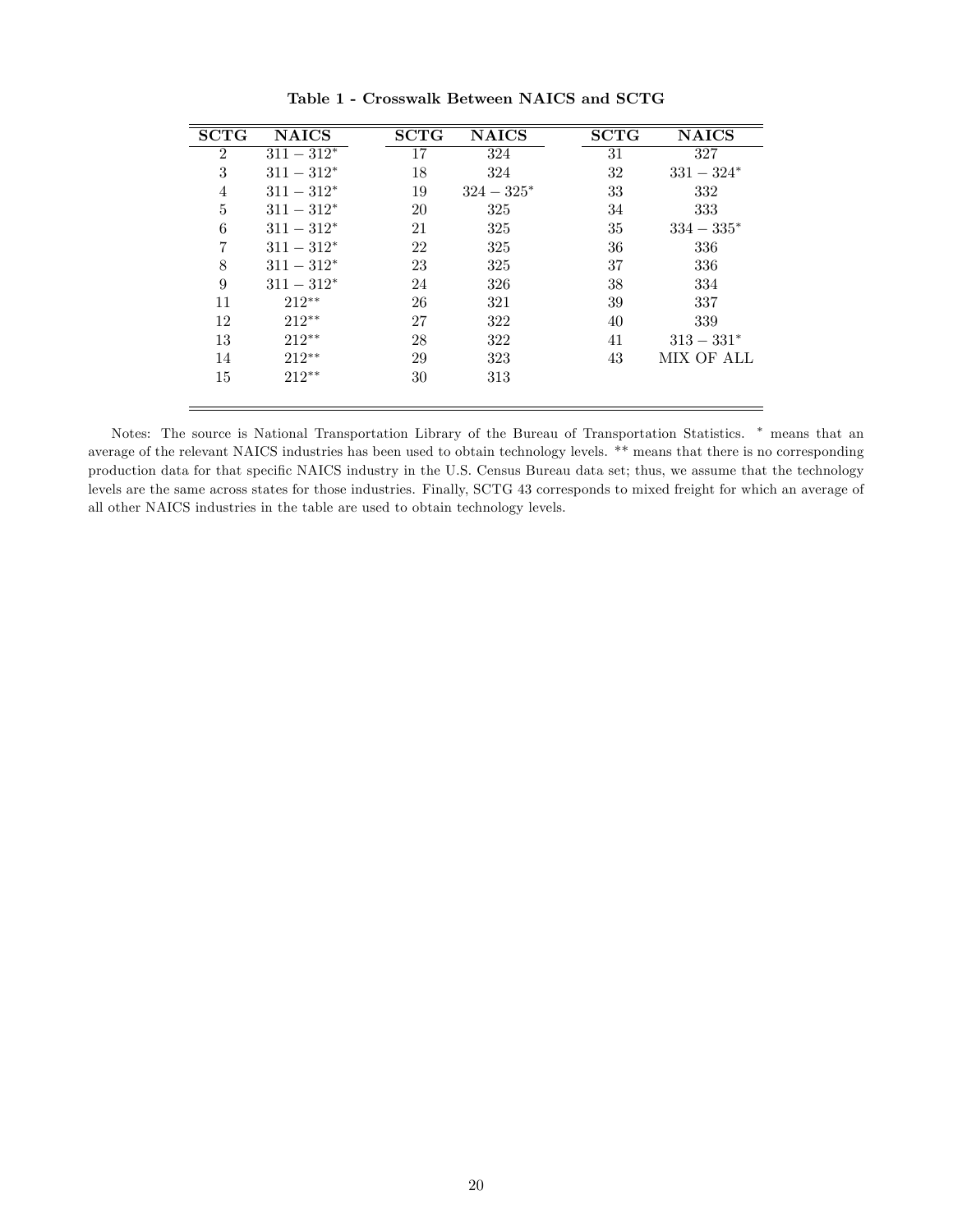|               |                                    |                      |                               | Equation       |                |                    |                                         |                               |
|---------------|------------------------------------|----------------------|-------------------------------|----------------|----------------|--------------------|-----------------------------------------|-------------------------------|
|               | А                                  | B                    | $\mathcal{C}$                 | D              | E              | F                  | G                                       | H                             |
| $\eta$        | $[5.24]$<br>[(0.08)]               | $[1.16]$<br>[(0.16)] | 5.31<br>(0.06)                | 1.12<br>(0.03) | 1.08<br>(0.03) | [1.13]<br>[(0.17)] |                                         | 5.24<br>(0.03)                |
| $\delta$      | [0.60]<br>[(0.03)]                 | [2.76]<br>[(0.13)]   | 0.59<br>(0.01)                | 2.85<br>(0.02) | 2.87<br>(0.03) | [2.78]<br>[(0.14)] |                                         | [0.60]<br>[(0.29)]            |
| $\theta$      | $\theta^{\mathbf{A}}$<br>$(\cdot)$ |                      | $\theta^{\rm C}$<br>$(\cdot)$ |                | 5.73<br>(0.29) | 2.25<br>(0.22)     | $\theta^{\rm G}$<br>$(\cdot)$           | $\theta^{\rm H}$<br>$(\cdot)$ |
| $\delta\eta$  |                                    |                      |                               |                |                |                    | $\eta \delta^{\mathbf{G}}$<br>$(\cdot)$ |                               |
| $R$ -bar sqd. | 0.42                               | 0.31                 | 0.37                          | 0.26           | 0.26           | 0.31               | 0.41                                    | 0.41                          |

Table 2 - OLS Estimation Results

 $\equiv$ 

Notes: The standard errors calculated by Delta method are in parenthesis. The sample size for all estimations is 47,819 which is found after considering the independent observations (ratios) and after ignoring the missing observations. The average of the estimated vectors of  $\eta^A$  and  $\delta^A$  are given in brackets. The estimated vectors of  $\theta^A$ ,  $\theta^C$ ,  $\theta^{\breve{G}}$  and  $\theta^H$  (all having a size of 505) are omitted to save space. For equations E and F,  $\theta$  corresponds to  $\theta_H$ . For Equations A-F, the estimates for  $\delta\eta$  are omitted since the estimates for  $\delta$  and  $\eta$  are already given separately.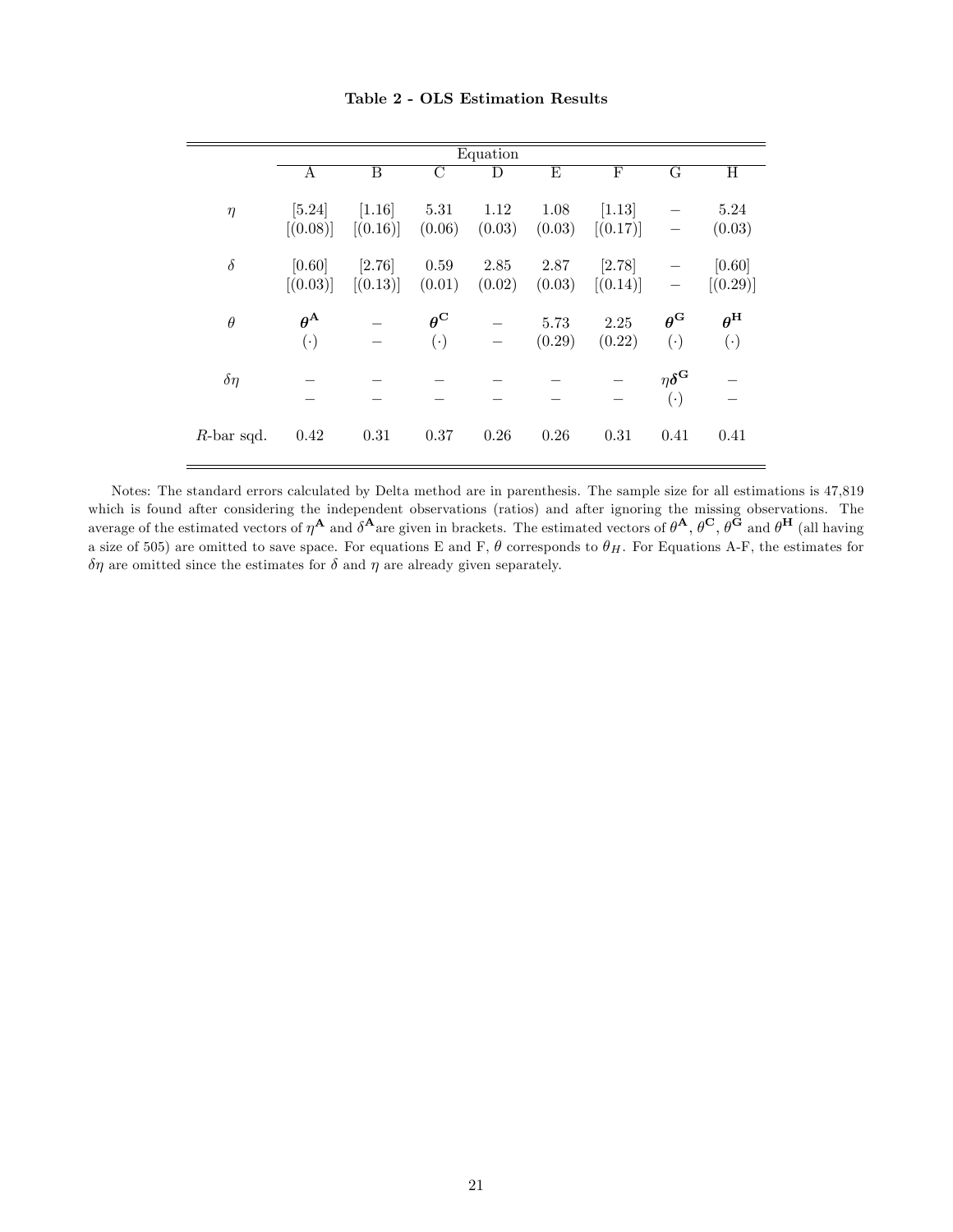|                 |        |               |        | Equation |        |        |         |
|-----------------|--------|---------------|--------|----------|--------|--------|---------|
|                 | B      | $\mathcal{C}$ | D      | E        | F      | G      | H       |
| F-test          | 18.74  | 48.91         | 23.97  | 23.86    | 18.74  | 7.10   | 7.29    |
| d.f. $1$        | 505    | 74            | 579    | 578      | 504    | 38     | 37      |
| d.f. $2$        | 47.743 | 47.312        | 47,817 | 47,816   | 47,742 | 47.276 | 47, 275 |
| <i>p</i> -value | (0.00) | (0.00)        | (0.00) | (0.00)   | (0.00) | (0.00) | (0.00)  |

Table 3 - Restriction Test Results

Notes: The null hypothesis is that the restrictions are valid.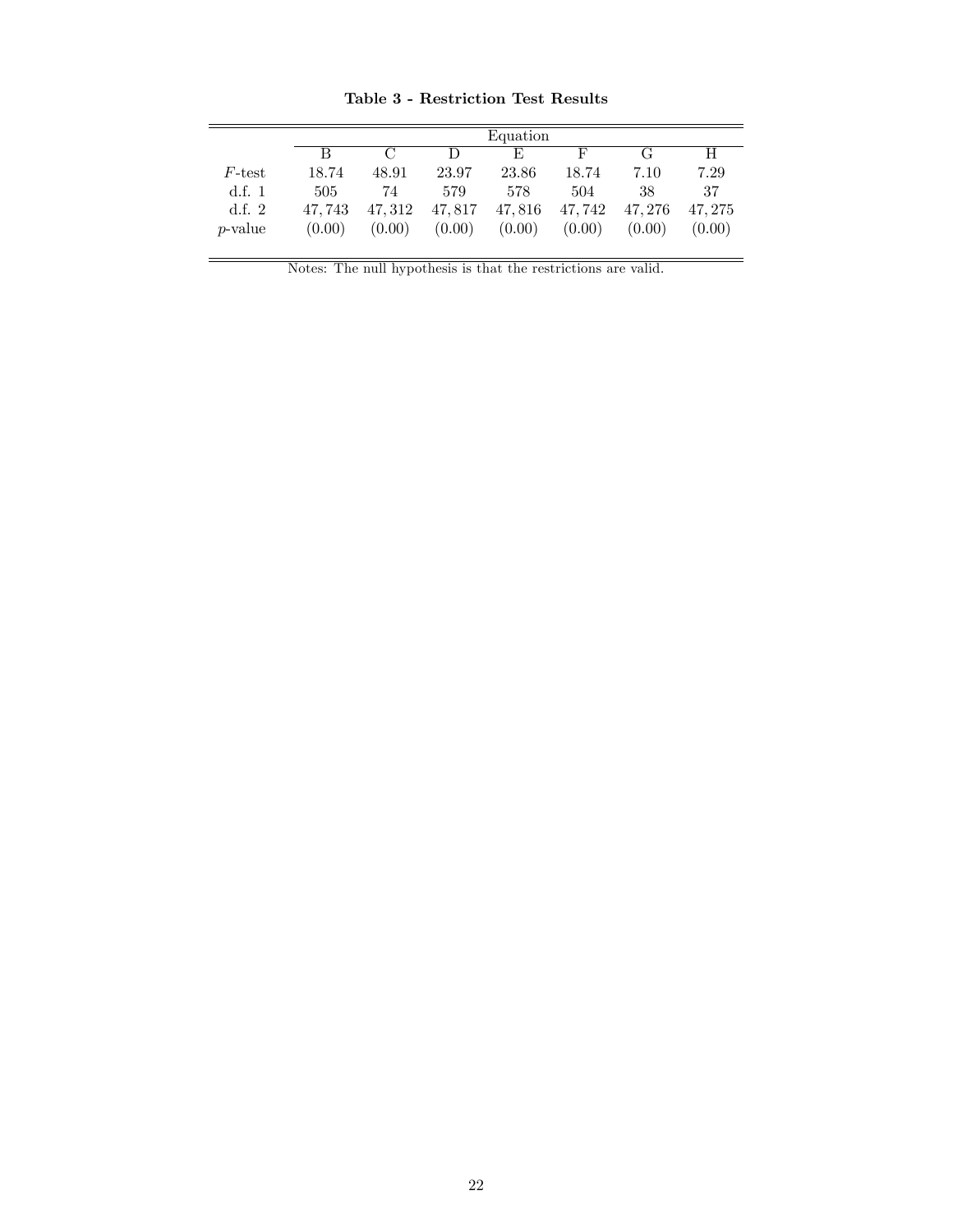|               |                       |          |                    | Equation |        |          |                            |                  |
|---------------|-----------------------|----------|--------------------|----------|--------|----------|----------------------------|------------------|
|               | А                     | B        | $\overline{\rm C}$ | D        | E      | F        | G                          | Η                |
|               |                       |          |                    |          |        |          |                            |                  |
| $\eta$        | [6.27]                | $[1.19]$ | 6.37               | 1.15     | 1.11   | [1.17]   |                            | 6.26             |
|               | [(0.07)]              | [(0.18)] | (0.06)             | (0.03)   | (0.03) | [(0.20)] |                            | (0.03)           |
|               |                       |          |                    |          |        |          |                            |                  |
| $\delta$      | [0.61]                | [3.31]   | 0.61               | 3.41     | 3.46   | $[3.34]$ |                            | [0.62]           |
|               | [(0.03)]              | [(0.17)] | (0.01)             | (0.03)   | (0.03) | [(0.17)] |                            | [(0.30)]         |
| $\theta$      | $\theta^{\mathbf{A}}$ |          | $\theta^{\rm C}$   |          | 6.00   | 1.95     | $\theta^{\rm G}$           | $\theta^{\rm H}$ |
|               |                       |          |                    |          |        |          |                            |                  |
|               | $(\cdot)$             |          | $(\cdot)$          |          | (0.26) | (0.26)   | $(\cdot)$                  | $(\cdot)$        |
| $\delta\eta$  |                       |          |                    |          |        |          | $\eta \delta^{\mathbf{G}}$ |                  |
|               |                       |          |                    |          |        |          |                            |                  |
|               |                       |          |                    |          |        |          | $(\cdot)$                  |                  |
| $R$ -bar sqd. | 0.40                  | 0.30     | 0.36               | 0.25     | 0.25   | 0.30     | 0.39                       | 0.39             |
|               |                       |          |                    |          |        |          |                            |                  |

Table 4 - OLS Estimation Results for Sensitivity Analysis #1

Notes: The standard errors calculated by Delta method are in parenthesis. The sample size for all estimations is 47,819 which is found after considering the independent observations (ratios) and after ignoring the missing observations. The average of the estimated vectors of  $\eta^{\mathbf{A}}$  and  $\delta^{\mathbf{A}}$  are given in brackets. The estimated vectors of  $\theta^{\mathbf{A}}, \theta^{\mathbf{C}}, \theta^{\mathbf{G}}$  and  $\theta^{\mathbf{H}}$  (all having a size of 505) are omitted to save space. For equations E and F,  $\theta$  corresponds to  $\theta_H$ . For Equations A-F, the estimates for  $\delta\eta$  are omitted since the estimates for  $\delta$  and  $\eta$  are already given separately.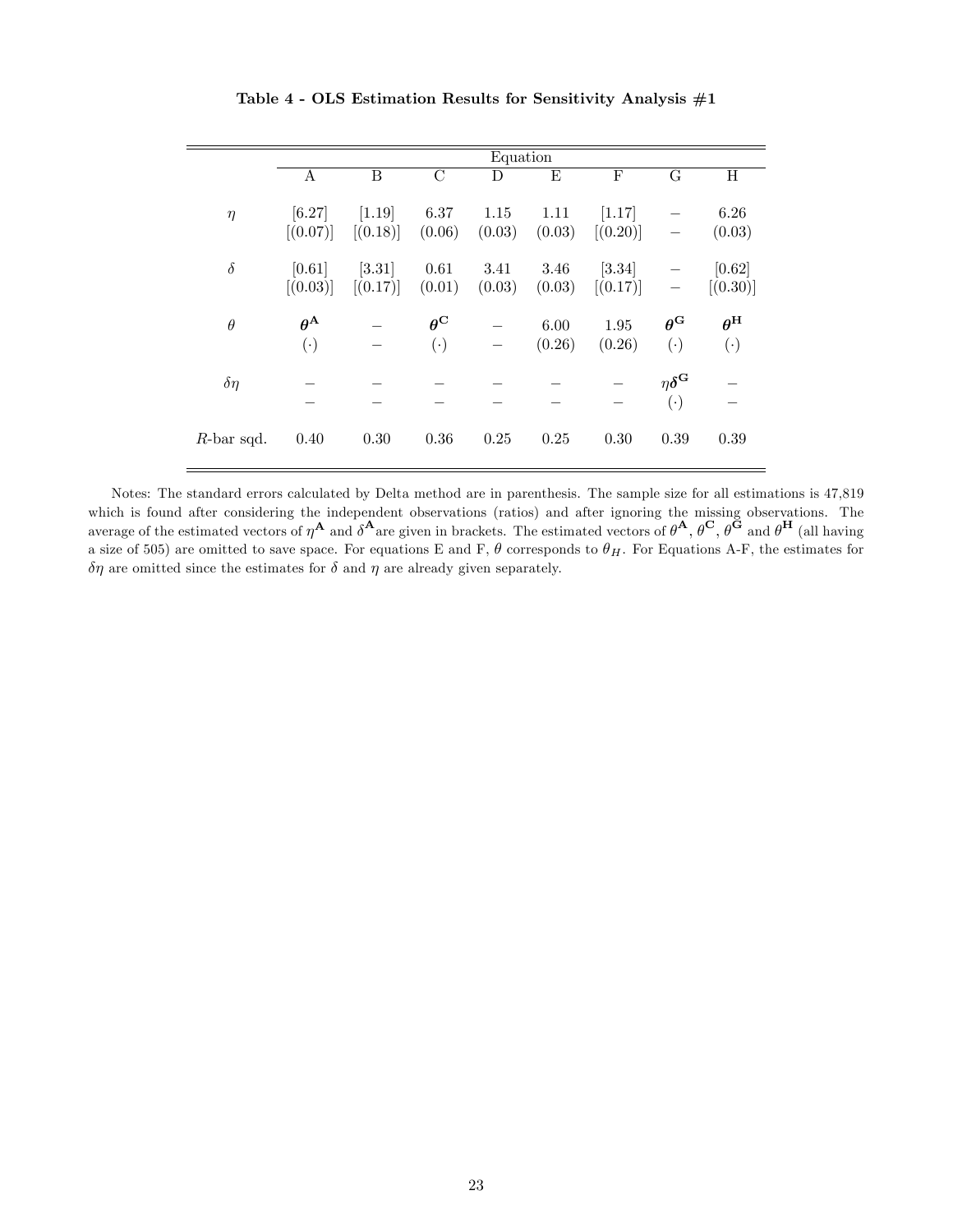|                 |        | Equation      |        |        |        |        |        |  |
|-----------------|--------|---------------|--------|--------|--------|--------|--------|--|
|                 | В      | $\mathcal{C}$ | D      | F,     | F      | G      | H      |  |
| F-test          | 18.03  | 46.96         | 23.06  | 23.00  | 18.05  | 6.91   | 7.09   |  |
| d.f. $1$        | 505    | 74            | 579    | 578    | 504    | 38     | 37     |  |
| d.f. $2$        | 47.743 | 47.312        | 47,817 | 47,816 | 47,742 | 47.276 | 47.275 |  |
| <i>p</i> -value | (0.00) | (0.00)        | (0.00) | (0.00) | (0.00) | (0.00) | (0.00) |  |

Table 5 - Restriction Test Results for Sensitivity Analysis  $\#1$ 

Notes: The null hypothesis is that the restrictions are valid.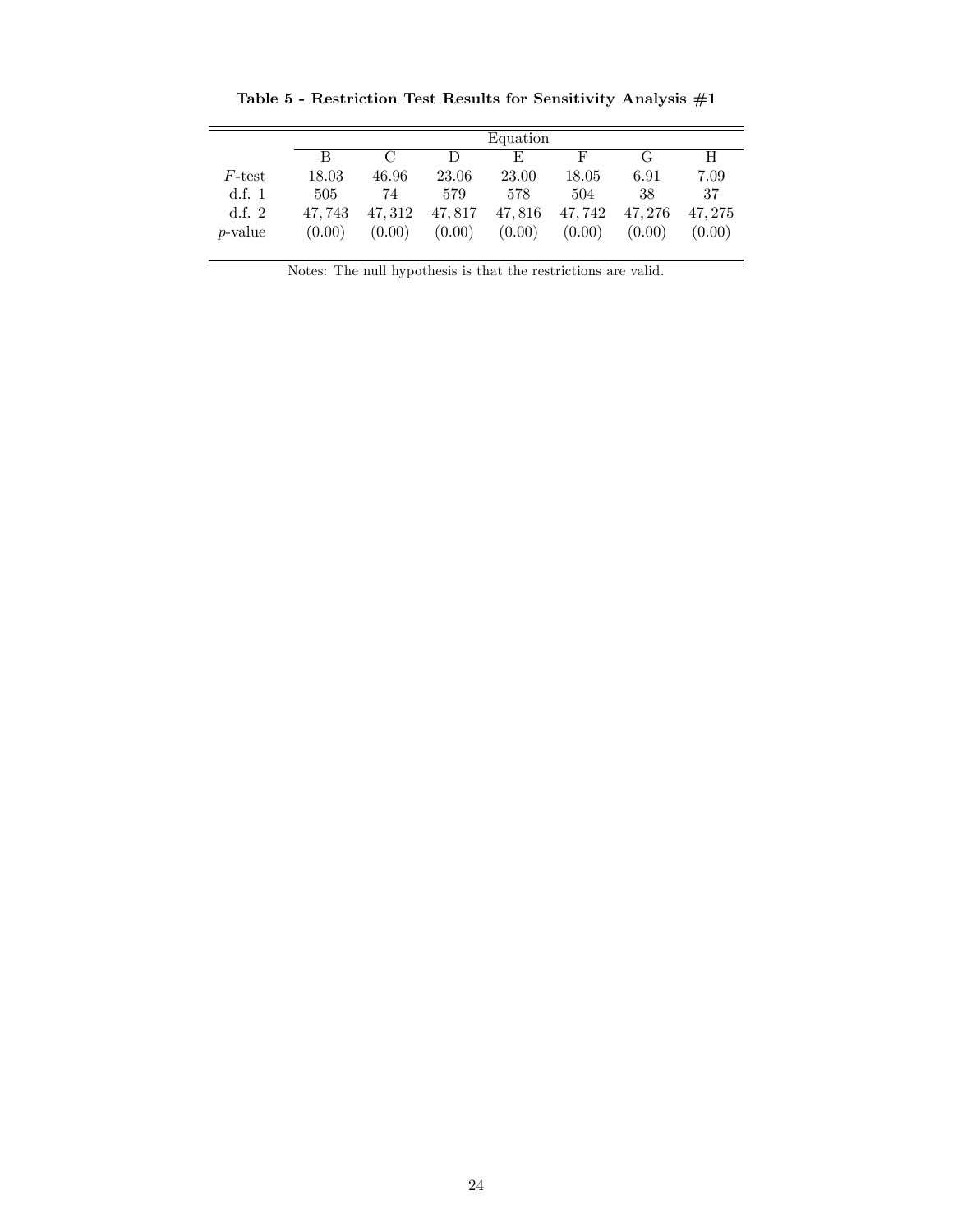|               |                        |          |                         | Equation |        |              |                            |                  |
|---------------|------------------------|----------|-------------------------|----------|--------|--------------|----------------------------|------------------|
|               | A                      | B        | $\overline{\mathrm{C}}$ | D        | E      | $\mathbf{F}$ | $\overline{G}$             | Η                |
|               |                        |          |                         |          |        |              |                            |                  |
| $\eta$        | [2.70]                 | $[1.06]$ | 2.63                    | 1.05     | 1.01   | [0.98]       |                            | 2.68             |
|               | [(0.09)]               | [(0.18)] | (0.06)                  | (0.02)   | (0.02) | [(0.20)]     |                            | (0.04)           |
| $\delta$      | [0.37]                 | [0.92]   | 0.38                    | $0.86\,$ | 0.83   | [0.93]       |                            | [0.37]           |
|               |                        |          |                         |          |        |              |                            |                  |
|               | [(0.03)]               | [(0.02)] | (0.01)                  | (0.01)   | (0.01) | [(0.12)]     |                            | [(0.18)]         |
| $\theta$      | $\theta^{\mathbf{A}}$  |          | $\theta^{\rm C}$        |          | 2.03   | 1.93         | $\theta^{\rm G}$           | $\theta^{\rm H}$ |
|               |                        |          |                         |          |        |              |                            |                  |
|               | $\left( \cdot \right)$ |          | $(\cdot)$               |          | (0.08) | (0.15)       | $(\cdot)$                  | $(\cdot)$        |
| $\delta\eta$  |                        |          |                         |          |        |              | $\eta \delta^{\mathbf{G}}$ |                  |
|               |                        |          |                         |          |        |              |                            |                  |
|               |                        |          |                         |          |        |              | $(\cdot)$                  |                  |
| $R$ -bar sqd. | 0.60                   | 0.33     | 0.58                    | 0.32     | 0.32   | 0.33         | 0.59                       | 0.59             |
|               |                        |          |                         |          |        |              |                            |                  |

Table 6 - OLS Estimation Results for Sensitivity Analysis #2

Notes: The standard errors calculated by Delta method are in parenthesis. The sample size for all estimations is 12,581 which is found after considering the independent observations (ratios) and after ignoring the missing observations together with zero observations. The average of the estimated vectors of  $\eta^{\mathbf{A}}$  and  $\delta^{\mathbf{A}}$  are given in brackets. The estimated vectors of  $\theta^{\mathbf{A}}, \theta^{\mathbf{C}}, \theta^{\mathbf{G}}$  and  $\theta^{\mathbf{H}}$  (all having a size of 709) are omitted to save space. For equations E and F,  $\theta$  corresponds to  $\theta_H$ . For Equations A-F, the estimates for  $\delta\eta$  are omitted since the estimates for  $\delta$  and  $\eta$  are already given separately.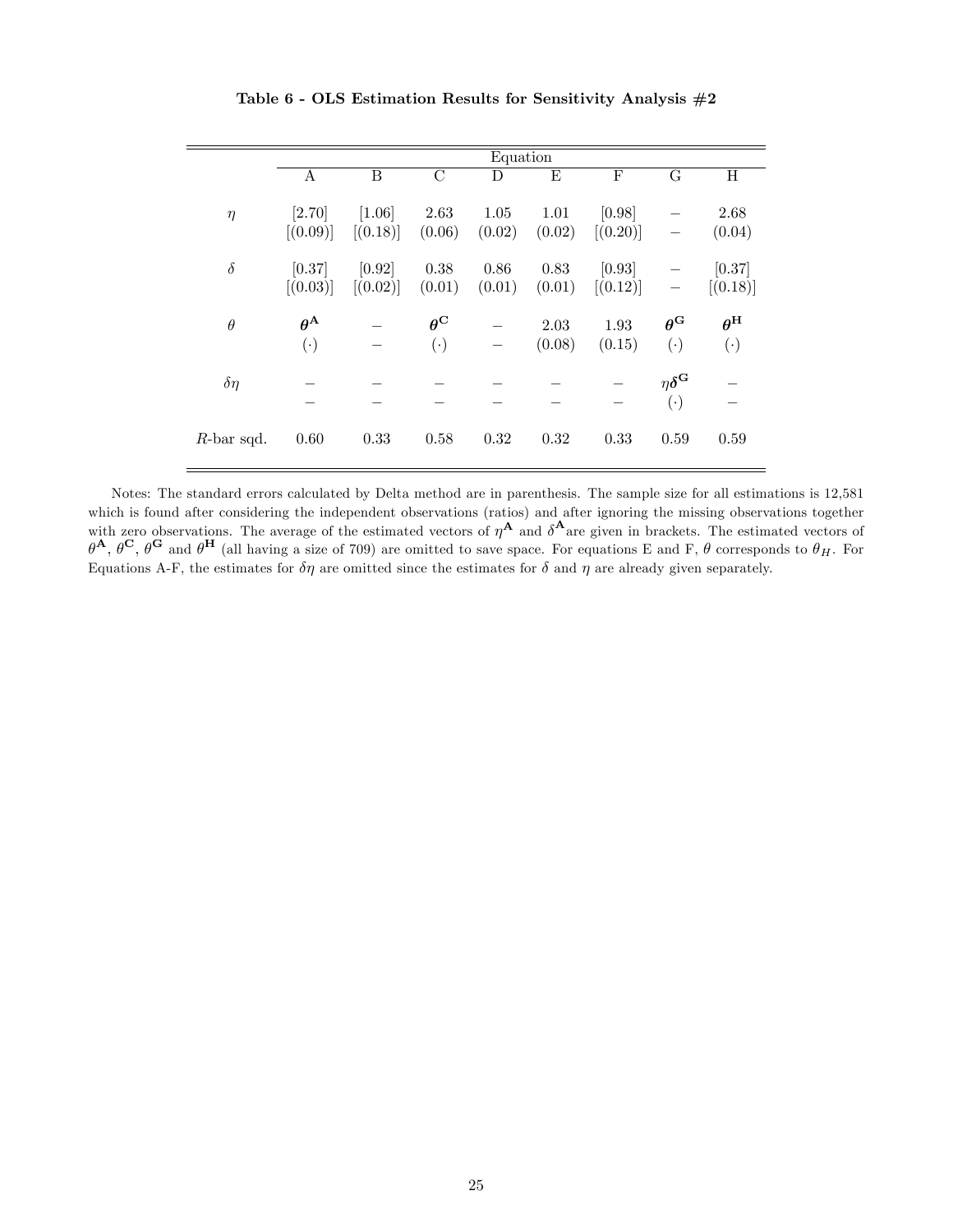|                 |        |        |        | Equation |        |        |        |
|-----------------|--------|--------|--------|----------|--------|--------|--------|
|                 | R      | $\cap$ | D      | F,       | F      | G      | H      |
| $F$ -test       | 14.56  | 7.40   | 13.89  | 13.70    | 14.40  | 4.61   | 4.72   |
| d.f. $1$        | 701    | 74     | 775    | 774      | 700    | 38     | 37     |
| d.f. $2$        | 12.740 | 12.113 | 12,814 | 12,813   | 12,739 | 12,077 | 12,076 |
| <i>p</i> -value | (0.00) | (0.00) | (0.00) | (0.00)   | (0.00) | (0.00) | (0.00) |

Table 7 - Restriction Test Results for Sensitivity Analysis #2

Notes: The null hypothesis is that the restrictions are valid.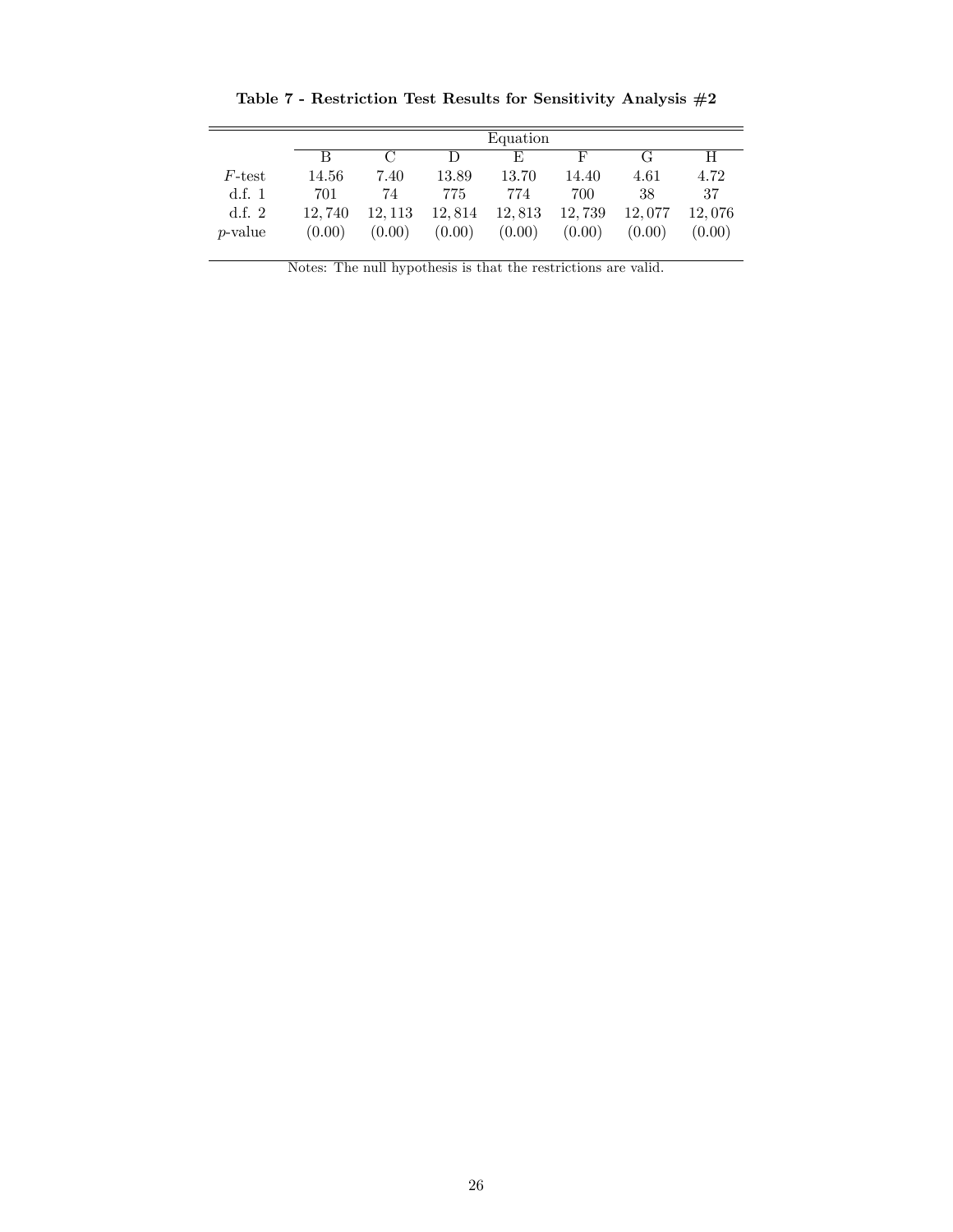|               |                       |          |                         | Equation |        |          |                           |                  |
|---------------|-----------------------|----------|-------------------------|----------|--------|----------|---------------------------|------------------|
|               | Α                     | B        | $\overline{\mathrm{C}}$ | D        | E      | F        | $\overline{G}$            | $H_{\rm}$        |
|               |                       |          |                         |          |        |          |                           |                  |
| $\eta$        | [2.74]                | $[1.08]$ | 2.66                    | 1.06     | 1.01   | $[1.01]$ |                           | 2.70             |
|               | [(0.09)]              | [(0.18)] | (0.06)                  | (0.02)   | (0.01) | [(0.20)] |                           | 0.04             |
|               |                       |          |                         |          |        |          |                           |                  |
| $\delta$      | [0.38]                | [0.92]   | 0.38                    | $0.86\,$ | 0.83   | [0.92]   |                           | [0.38]           |
|               | [(0.04)]              | [(0.12)] | (0.01)                  | (0.01)   | (0.01) | [(0.13)] |                           | [(0.18)]         |
|               |                       |          |                         |          |        |          |                           |                  |
| $\theta$      | $\theta^{\mathbf{A}}$ |          | $\theta^{\rm C}$        |          | 2.16   | 2.03     | $\theta^{\rm G}$          | $\theta^{\rm H}$ |
|               | $(\cdot)$             |          | $(\cdot)$               |          | (0.09) | (0.19)   | $(\cdot)$                 | $(\cdot)$        |
|               |                       |          |                         |          |        |          |                           |                  |
| $\delta\eta$  |                       |          |                         |          |        |          | $\eta\delta^{\mathbf{G}}$ |                  |
|               |                       |          |                         |          |        |          | $(\cdot)$                 |                  |
|               |                       |          |                         |          |        |          |                           |                  |
| $R$ -bar sqd. | 0.60                  | 0.32     | 0.59                    | 0.31     | 0.32   | 0.33     | 0.59                      | 0.59             |
|               |                       |          |                         |          |        |          |                           |                  |

Table 8 - OLS Estimation Results for Sensitivity Analysis #3

Notes: The standard errors calculated by Delta method are in parenthesis. The sample size for all estimations is 12,581 which is found after considering the independent observations (ratios) and after ignoring the missing observations together with zero observations. The average of the estimated vectors of  $\eta^{\mathbf{A}}$  and  $\delta^{\mathbf{A}}$  are given in brackets. The estimated vectors of  $\theta^{\mathbf{A}}, \theta^{\mathbf{C}}, \theta^{\mathbf{G}}$  and  $\theta^{\mathbf{H}}$  (all having a size of 709) are omitted to save space. For equations E and F,  $\theta$  corresponds to  $\theta_H$ . For Equations A-F, the estimates for  $\delta\eta$  are omitted since the estimates for  $\delta$  and  $\eta$  are already given separately.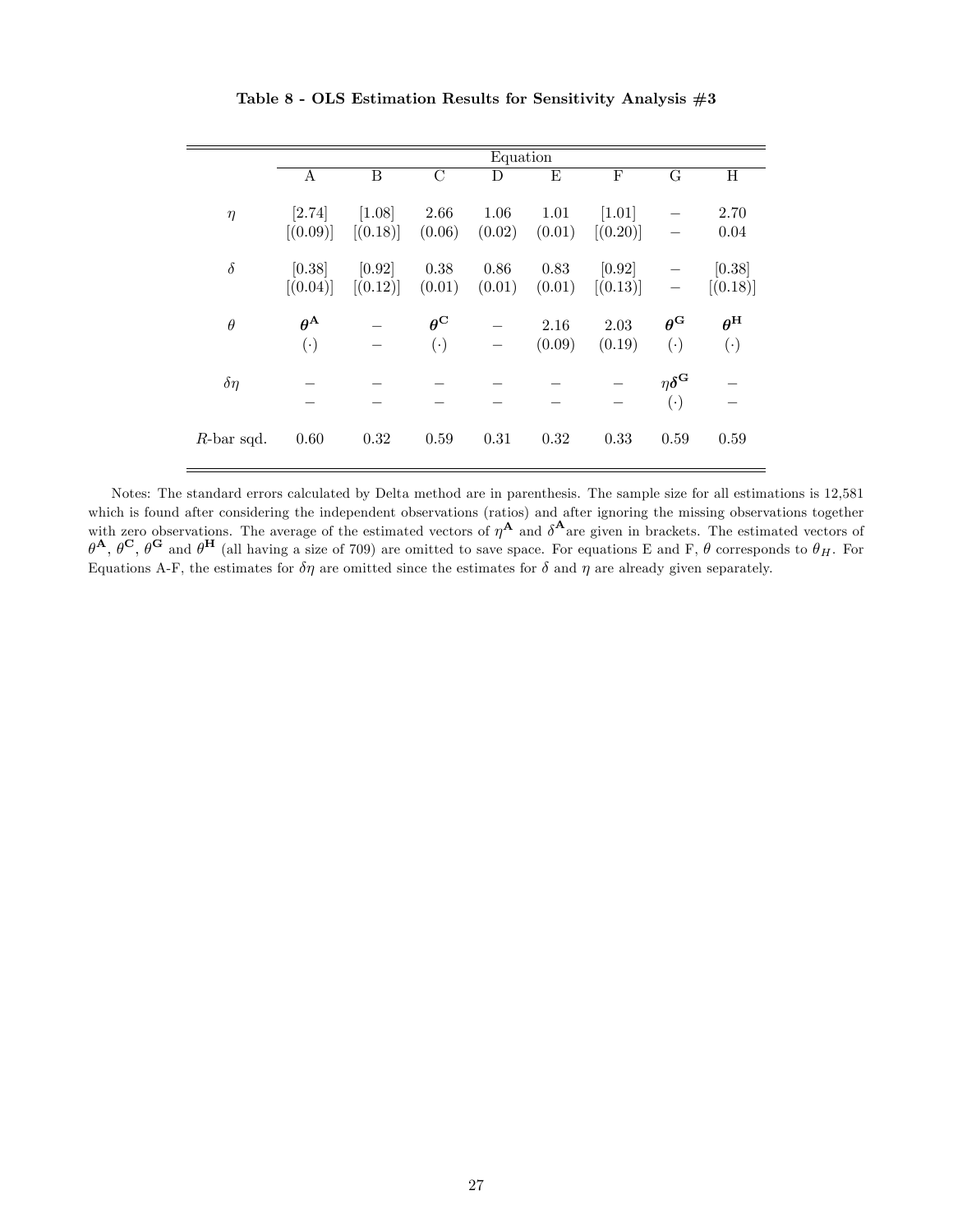|                 |        |        |        | Equation |        |        |        |
|-----------------|--------|--------|--------|----------|--------|--------|--------|
|                 | В      | $\cap$ | Ð      | F,       | F      | G      | H      |
| $F\text{-test}$ | 14.36  | 6.88   | 13.71  | 13.51    | 14.20  | 4.40   | 4.53   |
| d.f. $1$        | 709    | 74     | 783    | 782      | 708    | 38     | 37     |
| d.f. $2$        | 12.505 | 11.870 | 12,579 | 12,578   | 12,504 | 11,834 | 11,833 |
| <i>p</i> -value | (0.00) | (0.00) | (0.00) | (0.00)   | (0.00) | (0.00) | (0.00) |

Table 9 - Restriction Test Results for Sensitivity Analysis #3

Notes: The null hypothesis is that the restrictions are valid.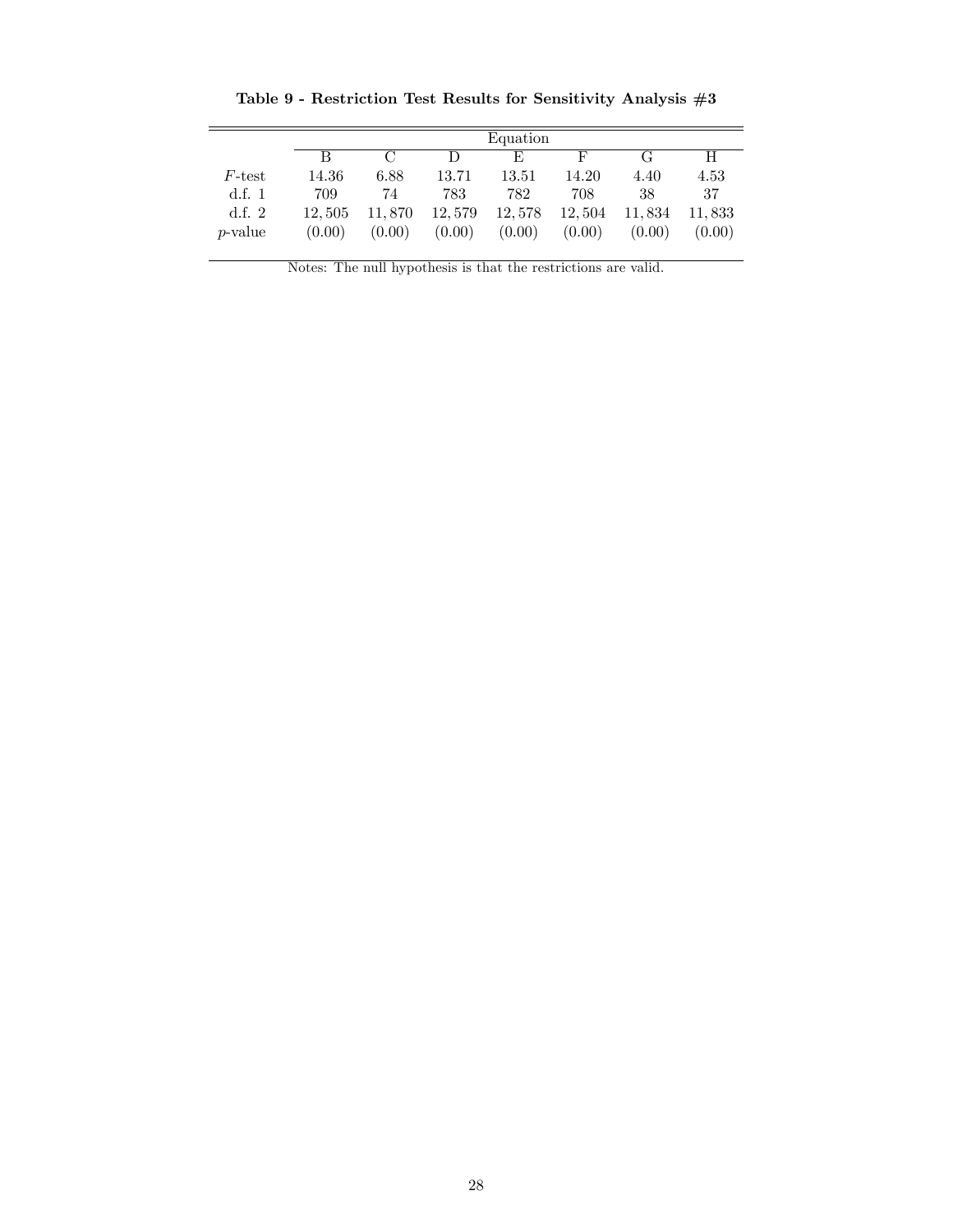|                           | $n^{\mathbf{A}}$ | $\delta^{\mathbf{A}}$ | $R$ -bar sqd. |
|---------------------------|------------------|-----------------------|---------------|
| Benchmark Case            | 2.17             | 0.59                  | 0.54          |
|                           | (0.01)           | (0.01)                |               |
| Sensitivity Analysis $#1$ | 2.17             | 0.59                  | 0.54          |
|                           | (0.01)           | (0.01)                |               |
| Sensitivity Analysis $#2$ | 2.63             | 0.30                  | 0.83          |
|                           | (0.04)           | (0.01)                |               |
| Sensitivity Analysis $#3$ | 2.54             | 0.34                  | 0.84          |
|                           | (0.04)           | (0.01)                |               |
|                           |                  |                       |               |

Table 10 - PPML Estimation Results

Notes: The standard errors calculated by Delta method are in parenthesis. For each case, the sample size is the same as in the earlier tables. The average of the estimated vectors of  $\eta^{\mathbf{A}}$  and  $\delta^{\mathbf{A}}$  are presented.